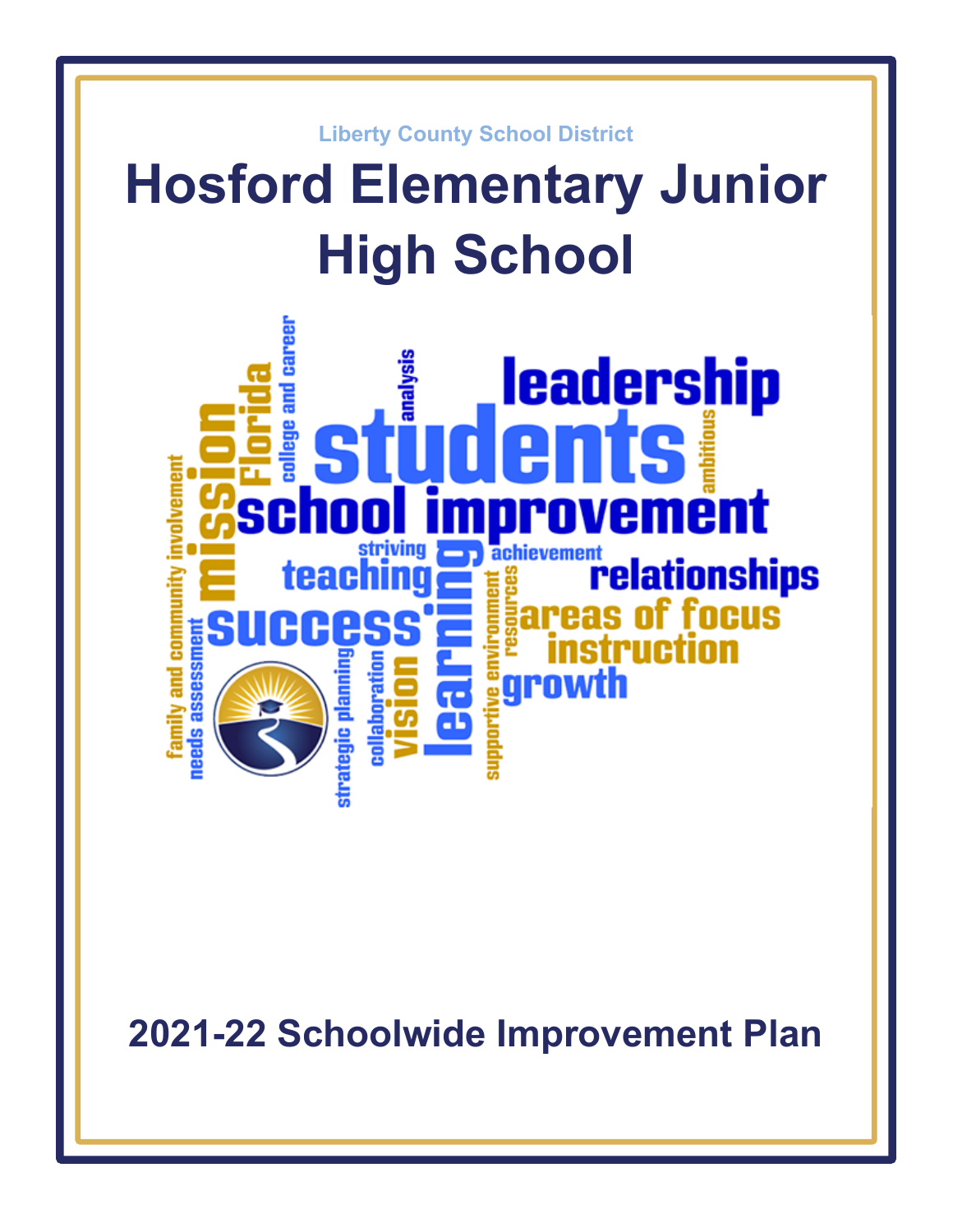# **Table of Contents**

| <b>School Demographics</b>                | 3  |
|-------------------------------------------|----|
| <b>Purpose and Outline of the SIP</b>     | 4  |
| <b>School Information</b>                 | 5  |
| <b>Needs Assessment</b>                   | 8  |
| <b>Planning for Improvement</b>           | 19 |
| <b>Positive Culture &amp; Environment</b> | 23 |
| <b>Budget to Support Goals</b>            | 24 |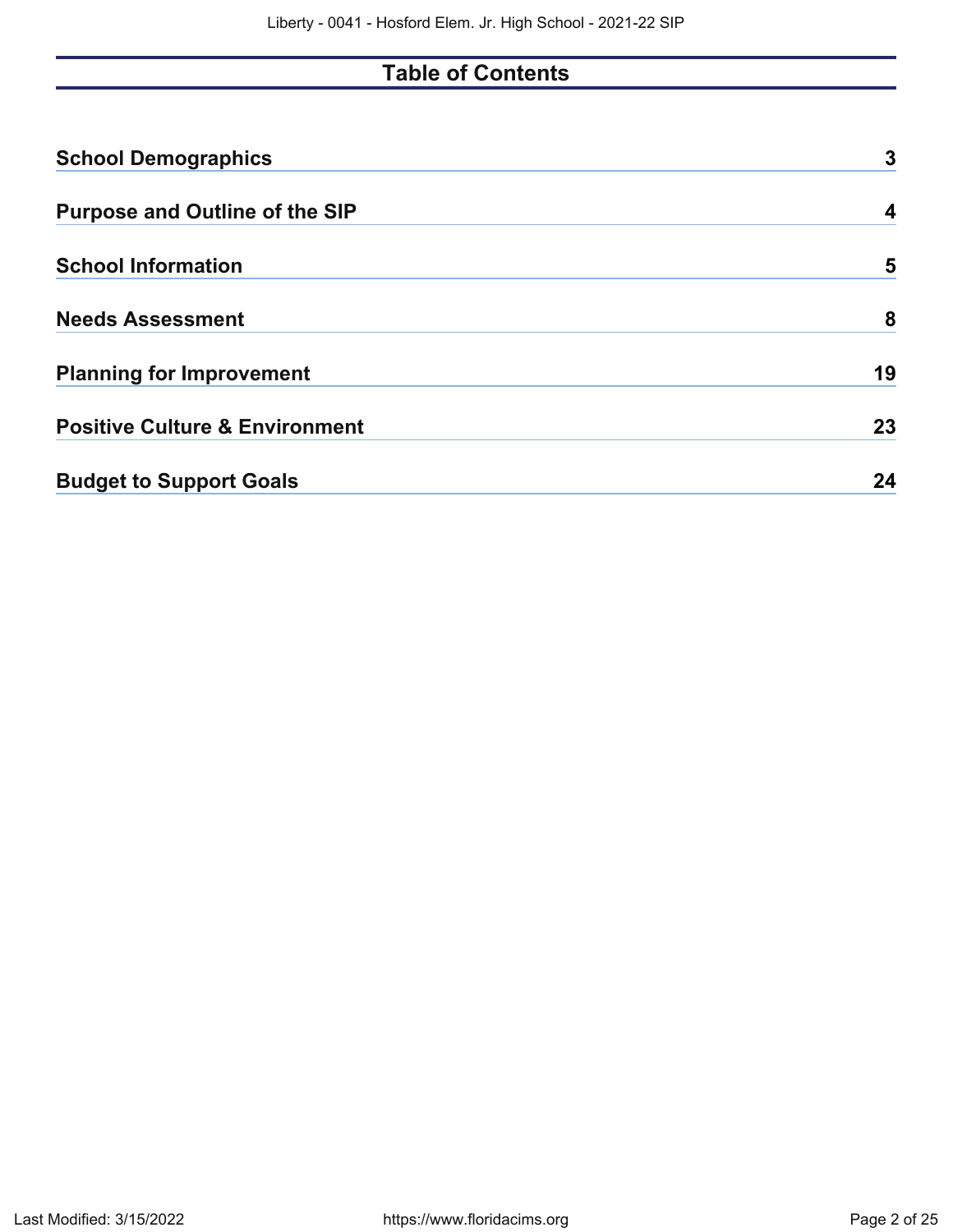Liberty - 0041 - Hosford Elem. Jr. High School - 2021-22 SIP

# **Hosford Elementary Junior High School**

16864 NE SR 65, Hosford, FL 32334

hosfordschool.com

<span id="page-2-0"></span>**Demographics**

# **Principal: Stephanie Davis Start Date for this Principal: 6/14/2021**

| <b>2019-20 Status</b><br>(per MSID File)                                                                                            | Active                                                                                                   |
|-------------------------------------------------------------------------------------------------------------------------------------|----------------------------------------------------------------------------------------------------------|
| <b>School Type and Grades Served</b><br>(per MSID File)                                                                             | <b>Combination School</b><br><b>PK-8</b>                                                                 |
| <b>Primary Service Type</b><br>(per MSID File)                                                                                      | K-12 General Education                                                                                   |
| 2018-19 Title I School                                                                                                              | Yes                                                                                                      |
| 2018-19 Economically<br><b>Disadvantaged (FRL) Rate</b><br>(as reported on Survey 3)                                                | [Data Not Available]                                                                                     |
| 2018-19 ESSA Subgroups Represented<br>(subgroups with 10 or more students)<br>(subgroups in orange are below the federal threshold) | <b>Economically Disadvantaged Students</b><br><b>Students With Disabilities</b><br><b>White Students</b> |
|                                                                                                                                     | 2018-19: B (58%)                                                                                         |
|                                                                                                                                     | 2017-18: C (52%)                                                                                         |
| <b>School Grades History</b>                                                                                                        | 2016-17: C (52%)                                                                                         |
|                                                                                                                                     | 2015-16: B (60%)                                                                                         |
| 2019-20 School Improvement (SI) Information*                                                                                        |                                                                                                          |
| <b>SI Region</b>                                                                                                                    | Northwest                                                                                                |
| <b>Regional Executive Director</b>                                                                                                  | <b>Rachel Heide</b>                                                                                      |
| <b>Turnaround Option/Cycle</b>                                                                                                      | N/A                                                                                                      |
| Year                                                                                                                                |                                                                                                          |
| <b>Support Tier</b>                                                                                                                 |                                                                                                          |
| <b>ESSA Status</b>                                                                                                                  | [not available]                                                                                          |
| * As defined under Rule 6A-1.099811, Florida Administrative Code. For more information, click here.                                 |                                                                                                          |

# **School Board Approval**

This plan is pending approval by the Liberty County School Board.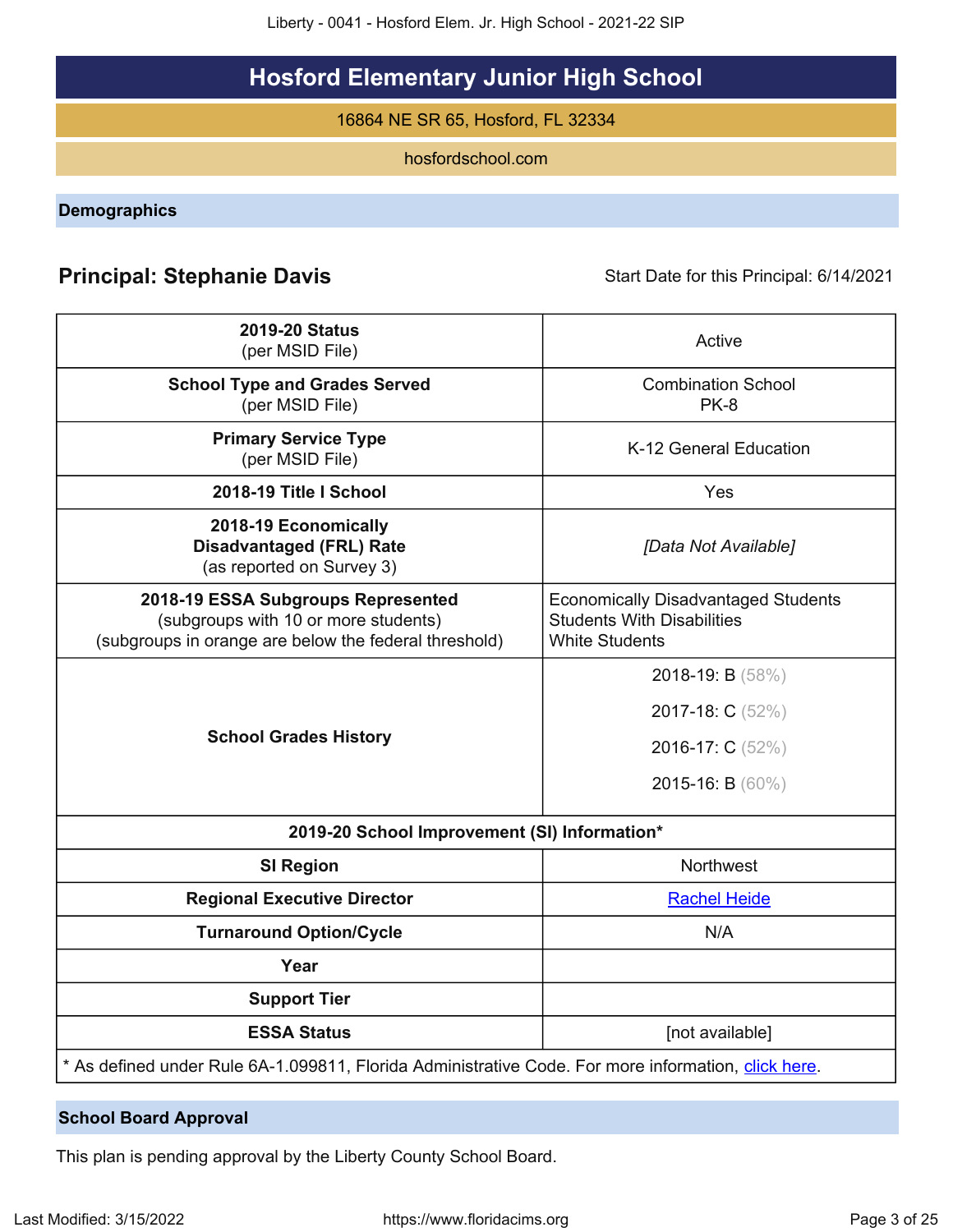#### **SIP Authority**

Section 1001.42(18), Florida Statutes, requires district school boards to annually approve and require implementation of a Schoolwide Improvement Plan (SIP) for each school in the district that has a school grade of D or F. This plan is also a requirement for Targeted Support and Improvement (TS&I) and Comprehensive Support and Improvement (CS&I) schools pursuant to 1008.33 F.S. and the Every Student Succeeds Act (ESSA).

To be designated as TS&I, a school must have one or more ESSA subgroup(s) with a Federal Index below 41%. This plan shall be approved by the district. There are three ways a school can be designated as CS&I:

- 1. have a school grade of D or F
- 2. have a graduation rate of 67% or lower
- 3. have an overall Federal Index below 41%.

For these schools, the SIP shall be approved by the district as well as the Bureau of School Improvement.

The Florida Department of Education (FDOE) SIP template meets all statutory and rule requirements for traditional public schools and incorporates all components required for schools receiving Title I funds. This template is required by State Board of Education Rule 6A-1.099811, Florida Administrative Code, for all noncharter schools with a current grade of D or F, or a graduation rate 67% or less. Districts may opt to require a SIP using a template of its choosing for schools that do not fit the aforementioned conditions. This document was prepared by school and district leadership using the FDOE's school improvement planning web application located at [www.floridacims.org.](https://www.floridacims.org)

#### <span id="page-3-0"></span>**Purpose and Outline of the SIP**

The SIP is intended to be the primary artifact used by every school with stakeholders to review data, set goals, create an action plan and monitor progress. The Florida Department of Education encourages schools to use the SIP as a "living document" by continually updating, refining and using the plan to guide their work throughout the year. This printed version represents the SIP as of the "Date Modified" listed in the footer.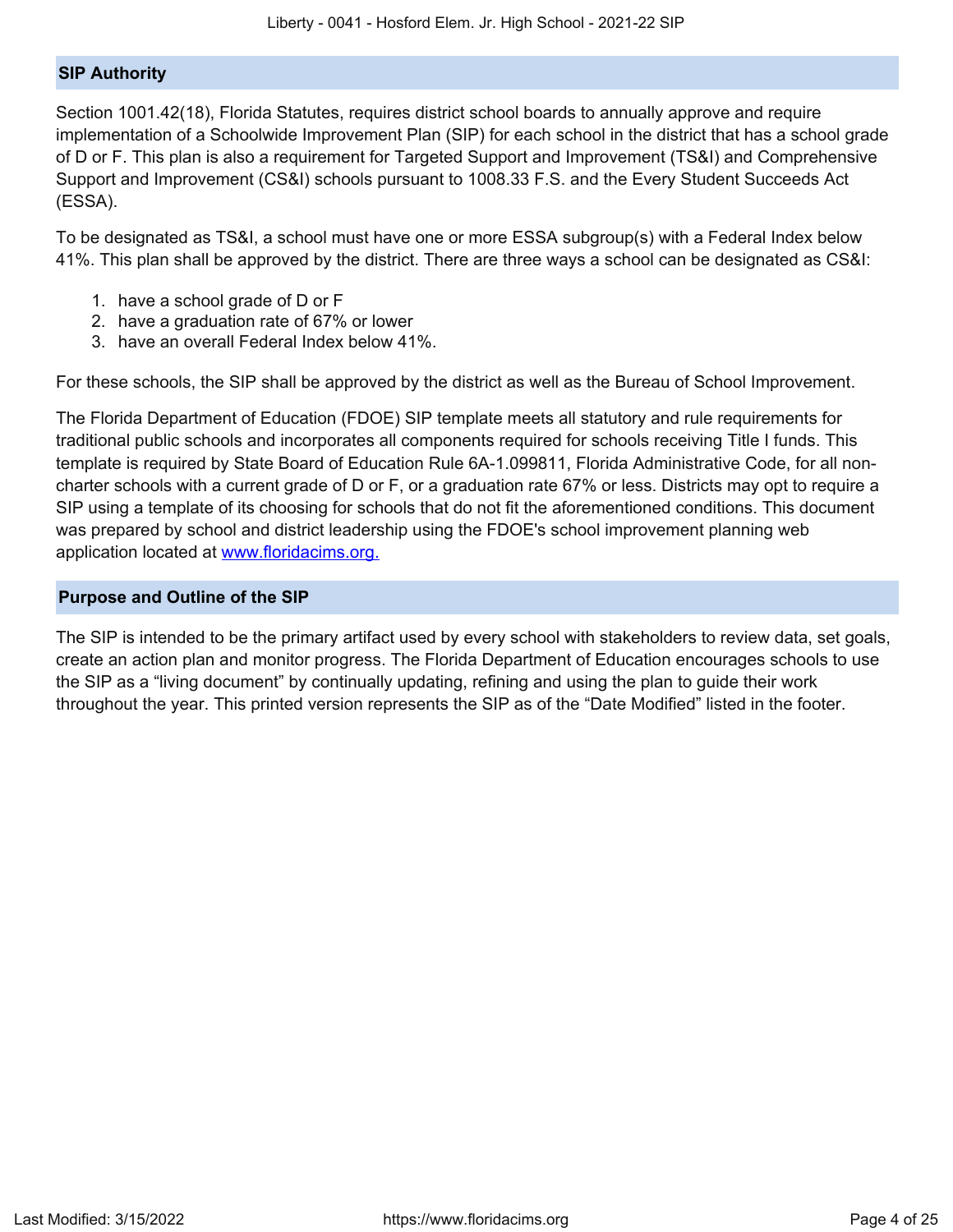# **Part I: School Information**

#### <span id="page-4-0"></span>**School Mission and Vision**

#### **Provide the school's mission statement.**

To develop in every student a sense of PRIDE. Performance through preparation Respect Integrity **Determination** Excellence through effort

#### **Provide the school's vision statement.**

Embracing the Past, Empowering the Future.

#### **School Leadership Team**

#### **Membership**

Identify the name, email address, position title, and job duties/responsibilities for each member of the school leadership team.**:**

| <b>Name</b>            | <b>Title</b>               | <b>Job Duties and Responsibilities</b> |
|------------------------|----------------------------|----------------------------------------|
| Davis, Stephanie       | Principal                  |                                        |
| White, Jason           | <b>Assistant Principal</b> |                                        |
| Black, Beckie          | <b>Guidance Counselor</b>  |                                        |
| Fowler, Mandie         | <b>Guidance Counselor</b>  |                                        |
| Evans, Jennifer        | Teacher, K-12              |                                        |
| O'Bryan, Lisa          | Teacher, K-12              |                                        |
| Peddie, Jessica        | Teacher, K-12              |                                        |
| Phinney, Kayla         | Teacher, ESE               |                                        |
| Waldorff, Ashlie       | Teacher, K-12              |                                        |
| <b>Vickers, Cassie</b> | Teacher, K-12              |                                        |

#### **Demographic Information**

#### **Principal start date**

Monday 6/14/2021, Stephanie Davis

**Number of teachers with a 2019 3-year aggregate or a 1-year Algebra state VAM rating of Highly Effective.** *Note: For UniSIG Supplemental Teacher Allocation, teachers must have at least 10 student assessments.*

1

**Number of teachers with a 2019 3-year aggregate or a 1-year Algebra state VAM rating of Effective.** *Note: For UniSIG Supplemental Teacher Allocation, teachers must have at least 10 student assessments.*

6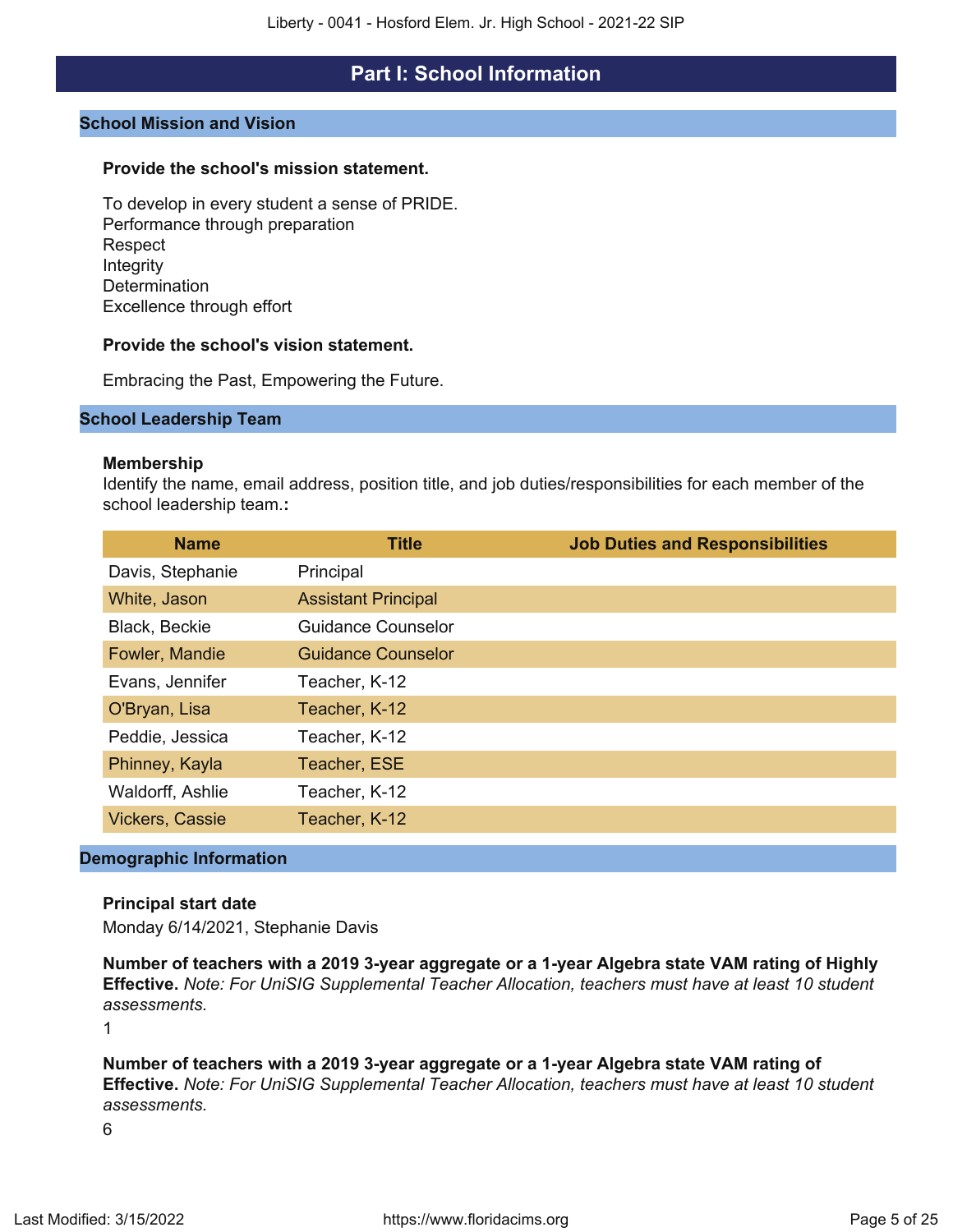**Total number of teacher positions allocated to the school** 25

**Total number of students enrolled at the school** 367

**Identify the number of instructional staff who left the school during the 2020-21 school year.** 2

**Identify the number of instructional staff who joined the school during the 2021-22 school year.** 1

**Demographic Data**

#### **Early Warning Systems**

#### **2021-22**

**The number of students by grade level that exhibit each early warning indicator listed:**

|                                                             |          |                      |                |               |                  |                | <b>Grade Level</b>  |                 |            |          |           |              |          |                 |
|-------------------------------------------------------------|----------|----------------------|----------------|---------------|------------------|----------------|---------------------|-----------------|------------|----------|-----------|--------------|----------|-----------------|
| <b>Indicator</b>                                            | ĸ        | $\blacktriangleleft$ | $\overline{2}$ | $\mathbf{3}$  | $\boldsymbol{4}$ |                | $5\quad 6\quad 7$   |                 |            |          | 8 9 10 11 |              |          | Total           |
| Number of students enrolled                                 | 43.      | .30                  | 40.            |               |                  |                | 40 32 40 42 44      |                 | 56 0       |          | $\Omega$  | $\Omega$     | 0        | 367             |
| Attendance below 90 percent                                 | 3        | 11                   | 16             |               |                  |                | 13 13 14 12 19 29 0 |                 |            |          | $\Omega$  | $\Omega$     | $\Omega$ | 130             |
| One or more suspensions                                     | 0        | $\Omega$             | 0              | $\Omega$      | $\Omega$         | $\Omega$       | $\Omega$            | $\Omega$        | 1.         | $\Omega$ | $\Omega$  | <sup>0</sup> | $\Omega$ | 1               |
| <b>Course failure in ELA</b>                                | $\Omega$ | $\Omega$             | $\mathbf{1}$   | $\mathcal{P}$ | $\mathcal{P}$    | $\Omega$       | $\Omega$            | $\Omega$        | 1.         | $\Omega$ | $\Omega$  | $\Omega$     | $\Omega$ | $6\phantom{1}6$ |
| Course failure in Math                                      | 0        | 0                    | 0              | $\Omega$      | 1                | $\mathcal{P}$  | 5                   | $\Omega$        | 1.         | $\Omega$ | 0         | 0            | $\Omega$ | 9               |
| Level 1 on 2019 statewide FSA ELA<br>assessment             | $\Omega$ | $\Omega$             | $\Omega$       | $\Omega$      | 3                | $\overline{3}$ | 8                   | $5\overline{)}$ | 9          | $\Omega$ | $\Omega$  | $\Omega$     | $\Omega$ | 28              |
| Level 1 on 2019 statewide FSA Math<br>assessment            | $\Omega$ | $\Omega$             | $\Omega$       | $\Omega$      |                  | $10 \t11$      | 16 8                |                 | $5\quad$ 0 |          | $\Omega$  | $\Omega$     | $\Omega$ | 50              |
| Number of students with a substantial<br>reading deficiency | $\Omega$ | $\Omega$             | $\Omega$       | $\Omega$      | 3                | -3             | 8                   | $5^{\circ}$     | 9          | $\Omega$ | $\Omega$  | $\Omega$     | $\Omega$ | 28              |

**The number of students with two or more early warning indicators:**

| Indicator                            |  |  |  | <b>Grade Level</b> |  |                              |                           |              |
|--------------------------------------|--|--|--|--------------------|--|------------------------------|---------------------------|--------------|
|                                      |  |  |  |                    |  | K 1 2 3 4 5 6 7 8 9 10 11 12 |                           | <b>Total</b> |
| Students with two or more indicators |  |  |  |                    |  |                              | 3 1 0 2 2 5 9 4 8 0 0 0 0 |              |

**The number of students identified as retainees:**

| Indicator                              | <b>Grade Level</b> |  |  |  |  |  |  |  |  |  |  |                              |  |       |  |
|----------------------------------------|--------------------|--|--|--|--|--|--|--|--|--|--|------------------------------|--|-------|--|
|                                        |                    |  |  |  |  |  |  |  |  |  |  | K 1 2 3 4 5 6 7 8 9 10 11 12 |  | Total |  |
| <b>Retained Students: Current Year</b> |                    |  |  |  |  |  |  |  |  |  |  | 9 1 2 4 1 1 1 0 0 0 0 0 0    |  | -19   |  |
| Students retained two or more times    |                    |  |  |  |  |  |  |  |  |  |  | 0 0 0 1 1 1 1 0 2 0 0 0 0    |  | -6    |  |
|                                        |                    |  |  |  |  |  |  |  |  |  |  |                              |  |       |  |

**Date this data was collected or last updated**

Saturday 8/14/2021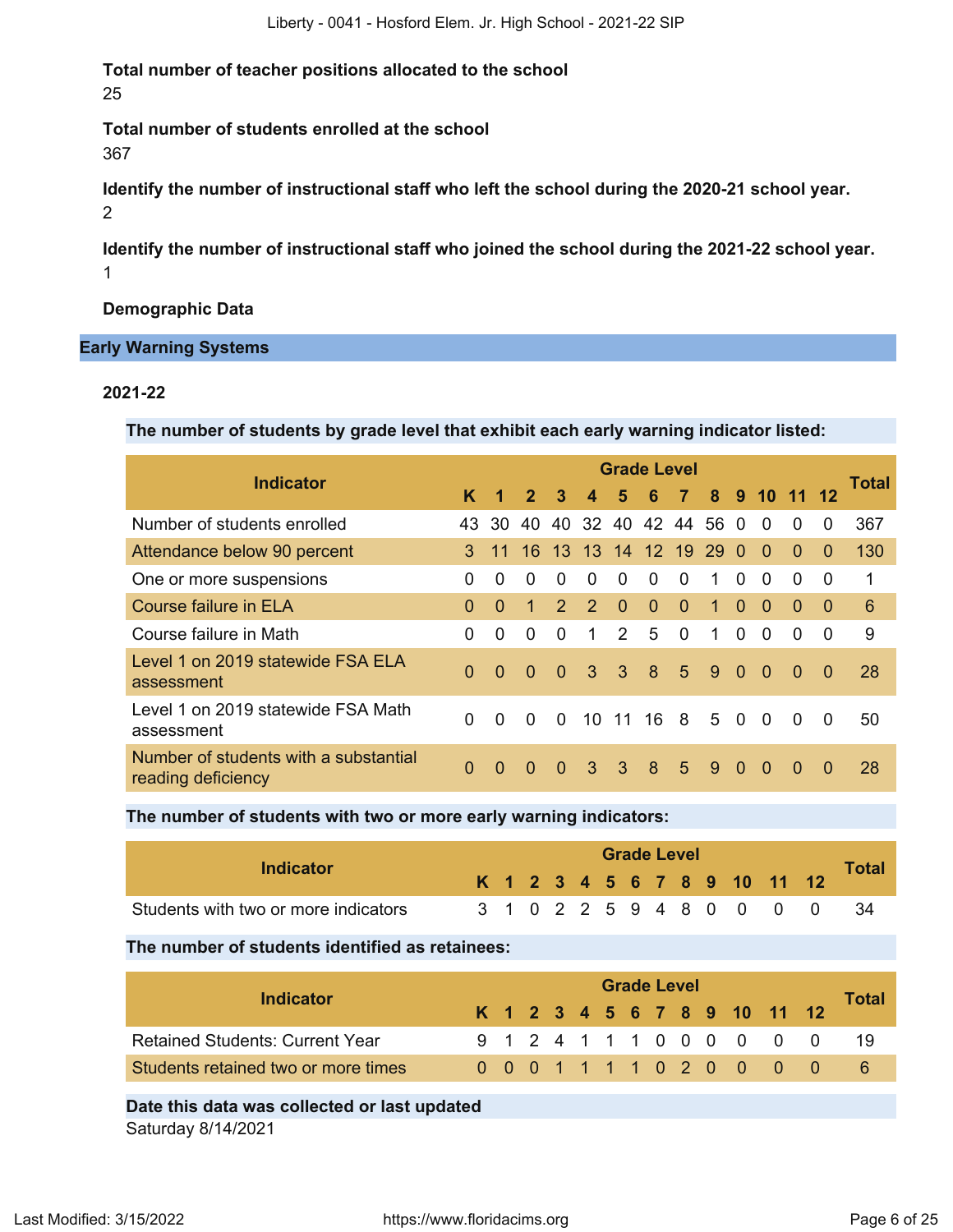#### **2020-21 - As Reported**

#### **The number of students by grade level that exhibit each early warning indicator:**

|                                              | <b>Grade Level</b> |                     |          |          |                  |                        |                |             |          |           |          |          |                |       |  |
|----------------------------------------------|--------------------|---------------------|----------|----------|------------------|------------------------|----------------|-------------|----------|-----------|----------|----------|----------------|-------|--|
| <b>Indicator</b>                             | K.                 | $1 \quad 2 \quad 3$ |          |          | $\boldsymbol{4}$ | 5 <sup>5</sup>         | $-6$           | 7 8 9 10 11 |          |           |          |          | 12             | Total |  |
| Number of students enrolled                  | 37                 | -37                 |          |          |                  | 32 31 37 39 42 48 30 0 |                |             |          |           | $\Omega$ | $\Omega$ | $\Omega$       | 333   |  |
| Attendance below 90 percent                  | 4                  | 14                  | 5        | 6        | 8                | <sup>2</sup>           | $\overline{1}$ | 11          | 5        | $\Omega$  | $\Omega$ | $\Omega$ | 0              | 56    |  |
| One or more suspensions                      | 0                  | $\Omega$            | $\Omega$ | $\Omega$ | 1                | 1                      | $\Omega$       | 2           | $\Omega$ | $\Omega$  | $\Omega$ | $\Omega$ | 0              | 4     |  |
| <b>Course failure in ELA</b>                 | $\Omega$           | $\Omega$            | $\Omega$ | $\Omega$ | 1                | 1                      | $\Omega$       | 3           | $\Omega$ | $\Omega$  | $\Omega$ | $\Omega$ | 0              | 5     |  |
| Course failure in Math                       | 0                  | $\Omega$            | $\Omega$ | $\Omega$ | $\Omega$         | 2                      | $\Omega$       | -3          | 1        | $\Omega$  | $\Omega$ | $\Omega$ | $\overline{0}$ | 6     |  |
| Level 1 on 2019 statewide ELA<br>assessment  | $\Omega$           | $\Omega$            | $\Omega$ | $\Omega$ | $\sim 0$         | - 6                    | 4 <sup>7</sup> | 17          | $-6$     | $\bullet$ | - 0      | $\Omega$ | -0             | 33    |  |
| Level 1 on 2019 statewide Math<br>assessment | 0                  | 0                   | $\Omega$ | $\Omega$ | $\Omega$         | 10.                    | $5^{\circ}$    | 14          | -6       | $\Omega$  | $\Omega$ | $\Omega$ | $\Omega$       | 35    |  |

**The number of students with two or more early warning indicators:**

| Indicator                            |  |  |  |  | <b>Grade Level</b> |  |                              |              |
|--------------------------------------|--|--|--|--|--------------------|--|------------------------------|--------------|
|                                      |  |  |  |  |                    |  | K 1 2 3 4 5 6 7 8 9 10 11 12 | <b>Total</b> |
| Students with two or more indicators |  |  |  |  |                    |  | 3 0 0 0 2 0 1 8 2 0 0 0 0    |              |

**The number of students identified as retainees:**

|                                        | <b>Grade Level</b> |  |  |  |  |  |  |  |  |  |  |                              |  |              |  |
|----------------------------------------|--------------------|--|--|--|--|--|--|--|--|--|--|------------------------------|--|--------------|--|
| Indicator                              |                    |  |  |  |  |  |  |  |  |  |  | K 1 2 3 4 5 6 7 8 9 10 11 12 |  | <b>Total</b> |  |
| <b>Retained Students: Current Year</b> |                    |  |  |  |  |  |  |  |  |  |  | 5 2 1 5 0 0 0 0 0 0 0 0 0    |  |              |  |
| Students retained two or more times    |                    |  |  |  |  |  |  |  |  |  |  | 0 0 0 1 1 1 0 2 1 0 0 0 0    |  |              |  |

#### **2020-21 - Updated**

### **The number of students by grade level that exhibit each early warning indicator:**

| <b>Indicator</b>                             | <b>Grade Level</b> |          |                |              |                  |                        |                |                |                         |              |                |          |                |       |
|----------------------------------------------|--------------------|----------|----------------|--------------|------------------|------------------------|----------------|----------------|-------------------------|--------------|----------------|----------|----------------|-------|
|                                              | K                  | 1        | $\overline{2}$ | 3            | $\blacktriangle$ | 5                      | - 6            | $\overline{7}$ | $\overline{\mathbf{8}}$ |              | 9 10 11        |          | 12             | Total |
| Number of students enrolled                  | 37                 | -37      |                |              |                  | 32 31 37 39 42 48 30 0 |                |                |                         |              | - 0            | $\Omega$ | $\Omega$       | 333   |
| Attendance below 90 percent                  | $\overline{4}$     | 14       | 5              | 6            | 8                | $\overline{2}$         | $\mathbf{1}$   | 11             | 5                       | $\Omega$     | $\Omega$       | $\Omega$ | $\Omega$       | 56    |
| One or more suspensions                      | 0                  | $\Omega$ | $\Omega$       | $\Omega$     | 1                | 1                      | $\Omega$       | 2              | $\Omega$                | $\mathbf{0}$ | $\Omega$       | 0        | $\overline{0}$ | 4     |
| Course failure in ELA                        | $\Omega$           | $\Omega$ | $\Omega$       | $\Omega$     | 1                | 1                      | $\Omega$       | 3              | $\Omega$                | $\Omega$     | $\Omega$       | $\Omega$ | 0              | 5     |
| Course failure in Math                       | 0                  | $\Omega$ | $\Omega$       | $\Omega$     | $\Omega$         | $\mathcal{P}$          | $\mathbf 0$    | 3              | $\mathbf{1}$            | $\Omega$     | $\Omega$       | $\Omega$ | $\overline{0}$ | 6     |
| Level 1 on 2019 statewide ELA<br>assessment  | $\Omega$           | $\Omega$ | $\Omega$       | $\Omega$     | - 0              | - 6                    | 4 <sup>7</sup> | 17             | - 6                     | $\bullet$    | $\overline{0}$ | - 0      | - 0            | 33    |
| Level 1 on 2019 statewide Math<br>assessment | 0                  | 0        | <sup>0</sup>   | <sup>0</sup> | <sup>0</sup>     | 10.                    | 5              | 14             | 6                       | $\Omega$     | $\Omega$       | $\Omega$ | $\Omega$       | 35    |

**The number of students with two or more early warning indicators:**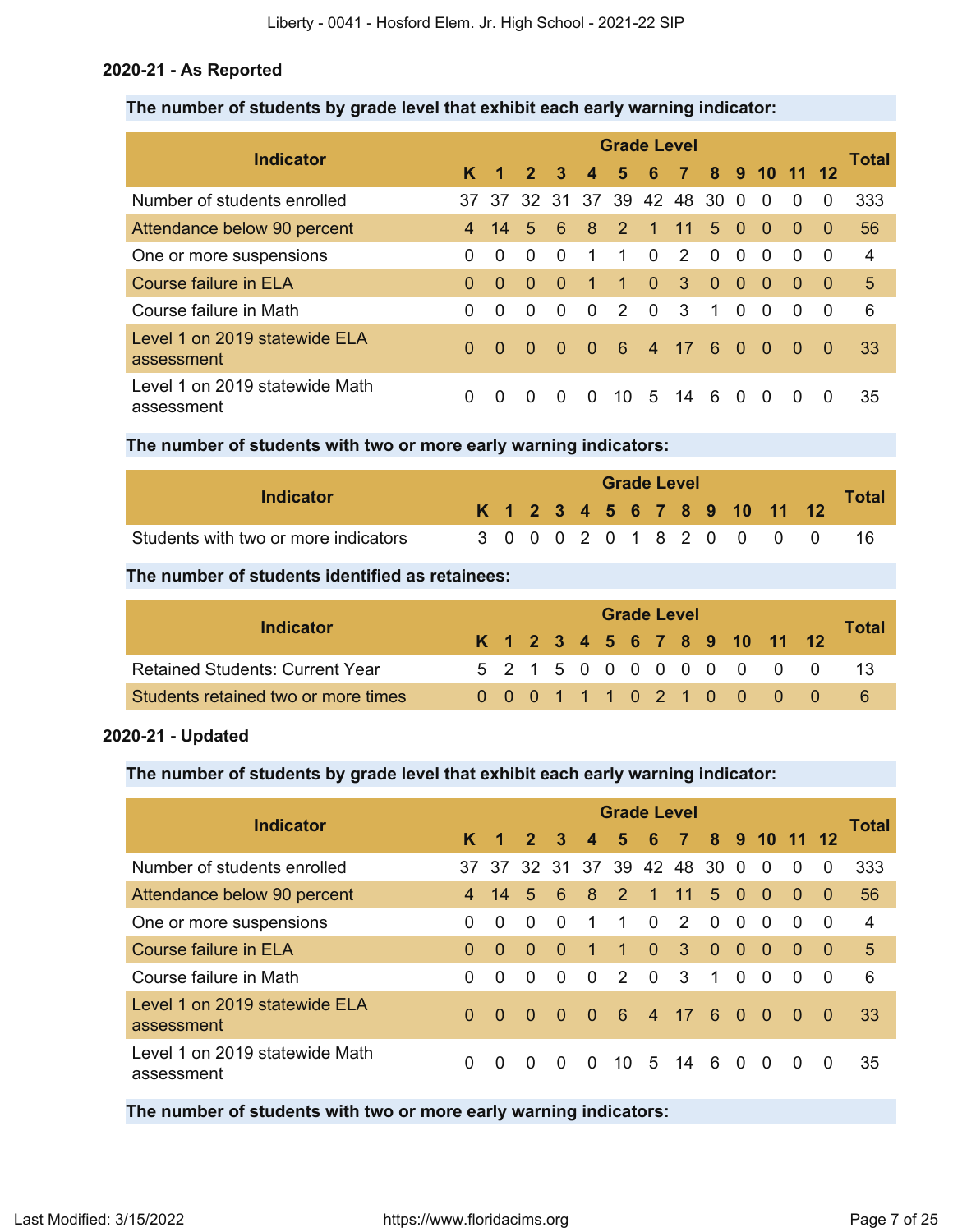| Indicator                            |  |  |  | <b>Grade Level</b> |  |  |                              |              |
|--------------------------------------|--|--|--|--------------------|--|--|------------------------------|--------------|
|                                      |  |  |  |                    |  |  | K 1 2 3 4 5 6 7 8 9 10 11 12 | <b>Total</b> |
| Students with two or more indicators |  |  |  |                    |  |  | 3 0 0 0 2 0 1 8 2 0 0 0 0    |              |

#### **The number of students identified as retainees:**

| Indicator                              | <b>Grade Level</b> |  |  |  |  |  |  |  |  |  |                              |  |              |  |  |
|----------------------------------------|--------------------|--|--|--|--|--|--|--|--|--|------------------------------|--|--------------|--|--|
|                                        |                    |  |  |  |  |  |  |  |  |  | K 1 2 3 4 5 6 7 8 9 10 11 12 |  | <b>Total</b> |  |  |
| <b>Retained Students: Current Year</b> |                    |  |  |  |  |  |  |  |  |  | 5 2 1 5 0 0 0 0 0 0 0 0 0    |  |              |  |  |
| Students retained two or more times    |                    |  |  |  |  |  |  |  |  |  | 0 0 0 1 1 1 0 2 1 0 0 0 0    |  |              |  |  |

# **Part II: Needs Assessment/Analysis**

#### <span id="page-7-0"></span>**School Data Review**

Please note that the district and state averages shown here represent the averages for similar school types (elementary, middle, high school, or combination schools).

| <b>School Grade Component</b>     |     | 2021                                                           | 2019 |     |     | 2018 |                |     |
|-----------------------------------|-----|----------------------------------------------------------------|------|-----|-----|------|----------------|-----|
|                                   |     | School   District   State   School   District   State   School |      |     |     |      | District State |     |
| <b>ELA Achievement</b>            | 57% |                                                                | 60%  | 62% | 61% | 56%  | 56%            | 60% |
| <b>ELA Learning Gains</b>         | 58% |                                                                | 58%  | 58% | 59% | 49%  | 54%            | 57% |
| <b>ELA Lowest 25th Percentile</b> | 42% |                                                                | 49%  | 51% | 54% | 38%  | 47%            | 52% |
| Math Achievement                  | 59% |                                                                | 58%  | 57% | 62% | 52%  | 54%            | 61% |
| <b>Math Learning Gains</b>        | 71% |                                                                | 59%  | 54% | 59% | 40%  | 49%            | 58% |
| Math Lowest 25th Percentile       | 50% |                                                                | 48%  | 43% | 52% | 28%  | 43%            | 52% |
| Science Achievement               | 48% |                                                                | 46%  | 51% | 56% | 54%  | 52%            | 57% |
| Social Studies Achievement        | 74% |                                                                | 72%  | 75% | 78% | 82%  | 81%            | 77% |

#### **Grade Level Data Review - State Assessments**

**NOTE: This data is raw data and includes ALL students who tested at the school. This is not school grade data.**

|                          |      |               | <b>ELA</b>      |                                                 |              |                                              |
|--------------------------|------|---------------|-----------------|-------------------------------------------------|--------------|----------------------------------------------|
| <b>Grade</b>             | Year | <b>School</b> | <b>District</b> | School-<br><b>District</b><br><b>Comparison</b> | <b>State</b> | School-<br><b>State</b><br><b>Comparison</b> |
| 03                       | 2021 |               |                 |                                                 |              |                                              |
|                          | 2019 | 71%           | 66%             | 5%                                              | 58%          | 13%                                          |
| <b>Cohort Comparison</b> |      |               |                 |                                                 |              |                                              |
| 04                       | 2021 |               |                 |                                                 |              |                                              |
|                          | 2019 | 77%           | 64%             | 13%                                             | 58%          | 19%                                          |
| <b>Cohort Comparison</b> |      | $-71%$        |                 |                                                 |              |                                              |
| 05                       | 2021 |               |                 |                                                 |              |                                              |
|                          | 2019 | 40%           | 51%             | $-11%$                                          | 56%          | $-16%$                                       |
| <b>Cohort Comparison</b> |      | $-77%$        |                 |                                                 |              |                                              |
| 06                       | 2021 |               |                 |                                                 |              |                                              |
|                          | 2019 | 58%           | 52%             | 6%                                              | 54%          | 4%                                           |
| <b>Cohort Comparison</b> |      | $-40%$        |                 |                                                 |              |                                              |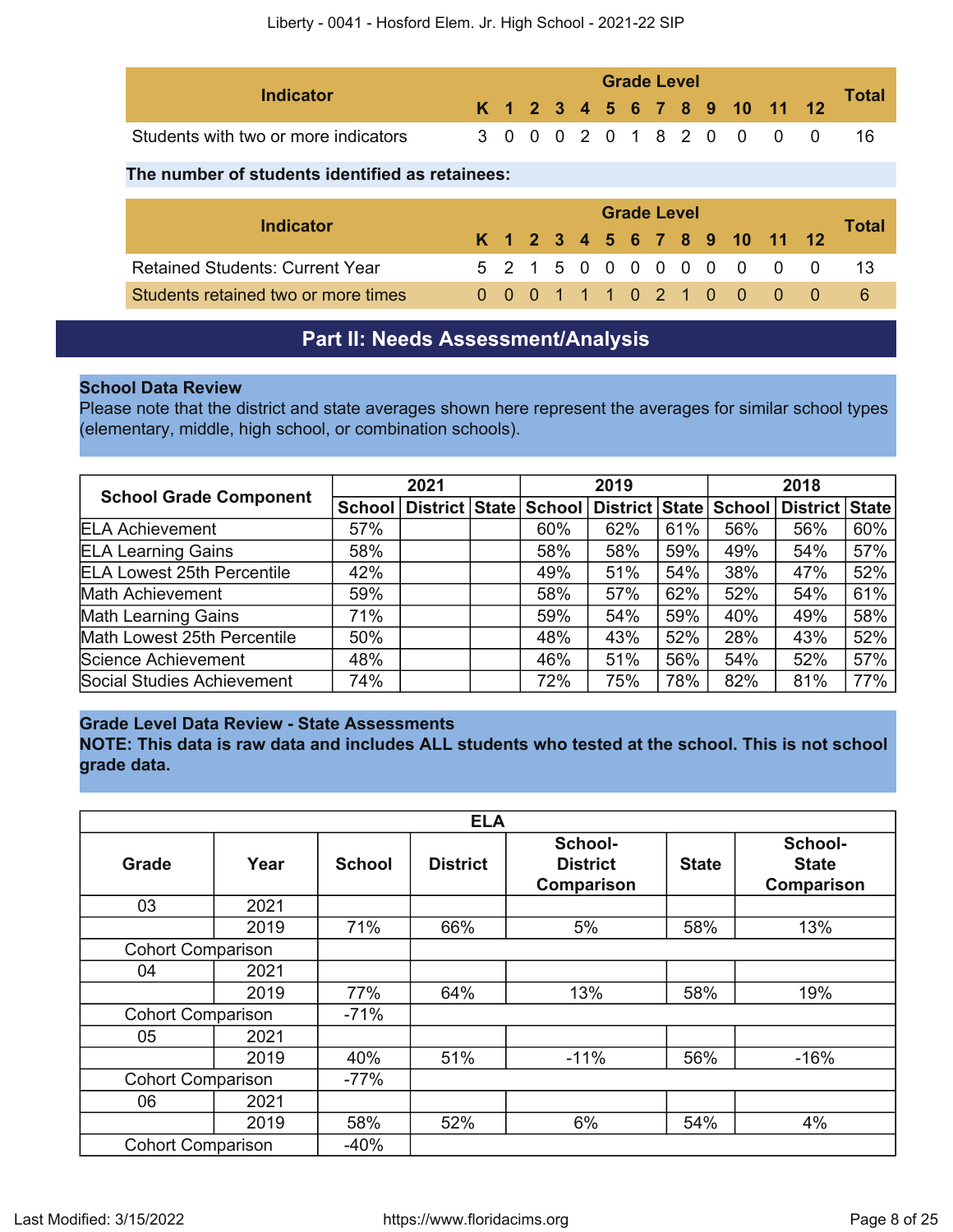|                          | <b>ELA</b> |               |                 |                                          |              |                                       |  |  |  |
|--------------------------|------------|---------------|-----------------|------------------------------------------|--------------|---------------------------------------|--|--|--|
| Grade                    | Year       | <b>School</b> | <b>District</b> | School-<br><b>District</b><br>Comparison | <b>State</b> | School-<br><b>State</b><br>Comparison |  |  |  |
| 07                       | 2021       |               |                 |                                          |              |                                       |  |  |  |
|                          | 2019       | 53%           | 57%             | $-4%$                                    | 52%          | $1\%$                                 |  |  |  |
| <b>Cohort Comparison</b> |            | $-58%$        |                 |                                          |              |                                       |  |  |  |
| 08                       | 2021       |               |                 |                                          |              |                                       |  |  |  |
|                          | 2019       | 67%           | 68%             | $-1%$                                    | 56%          | 11%                                   |  |  |  |
| <b>Cohort Comparison</b> |            | $-53%$        |                 |                                          |              |                                       |  |  |  |

|                          |      |               | <b>MATH</b>     |                                          |              |                                       |
|--------------------------|------|---------------|-----------------|------------------------------------------|--------------|---------------------------------------|
| <b>Grade</b>             | Year | <b>School</b> | <b>District</b> | School-<br><b>District</b><br>Comparison | <b>State</b> | School-<br><b>State</b><br>Comparison |
| 03                       | 2021 |               |                 |                                          |              |                                       |
|                          | 2019 | 55%           | 65%             | $-10%$                                   | 62%          | $-7%$                                 |
| <b>Cohort Comparison</b> |      |               |                 |                                          |              |                                       |
| 04                       | 2021 |               |                 |                                          |              |                                       |
|                          | 2019 | 55%           | 48%             | 7%                                       | 64%          | $-9%$                                 |
| <b>Cohort Comparison</b> |      | $-55%$        |                 |                                          |              |                                       |
| 05                       | 2021 |               |                 |                                          |              |                                       |
|                          | 2019 | 42%           | 39%             | 3%                                       | 60%          | $-18%$                                |
| <b>Cohort Comparison</b> |      | $-55%$        |                 |                                          |              |                                       |
| 06                       | 2021 |               |                 |                                          |              |                                       |
|                          | 2019 | 64%           | 60%             | 4%                                       | 55%          | 9%                                    |
| <b>Cohort Comparison</b> |      | $-42%$        |                 |                                          |              |                                       |
| 07                       | 2021 |               |                 |                                          |              |                                       |
|                          | 2019 | 78%           | 65%             | 13%                                      | 54%          | 24%                                   |
| <b>Cohort Comparison</b> |      | $-64%$        |                 |                                          |              |                                       |
| 08                       | 2021 |               |                 |                                          |              |                                       |
|                          | 2019 | $0\%$         | 11%             | $-11%$                                   | 46%          | $-46%$                                |
| <b>Cohort Comparison</b> |      | $-78%$        |                 |                                          |              |                                       |

| <b>SCIENCE</b>           |      |               |                 |                                                 |              |                                       |  |  |  |
|--------------------------|------|---------------|-----------------|-------------------------------------------------|--------------|---------------------------------------|--|--|--|
| <b>Grade</b>             | Year | <b>School</b> | <b>District</b> | School-<br><b>District</b><br><b>Comparison</b> | <b>State</b> | School-<br><b>State</b><br>Comparison |  |  |  |
| 05                       | 2021 |               |                 |                                                 |              |                                       |  |  |  |
|                          | 2019 | 40%           | 45%             | $-5%$                                           | 53%          | $-13%$                                |  |  |  |
| <b>Cohort Comparison</b> |      |               |                 |                                                 |              |                                       |  |  |  |
| 08                       | 2021 |               |                 |                                                 |              |                                       |  |  |  |
|                          | 2019 | 52%           | 56%             | $-4%$                                           | 48%          | 4%                                    |  |  |  |
| <b>Cohort Comparison</b> |      | $-40%$        |                 |                                                 |              |                                       |  |  |  |

| <b>BIOLOGY EOC</b> |               |                 |                                                  |              |                                               |  |  |  |
|--------------------|---------------|-----------------|--------------------------------------------------|--------------|-----------------------------------------------|--|--|--|
| Year               | <b>School</b> | <b>District</b> | <b>School</b><br><b>Minus</b><br><b>District</b> | <b>State</b> | <b>School</b><br><b>Minus</b><br><b>State</b> |  |  |  |
| 2021               |               |                 |                                                  |              |                                               |  |  |  |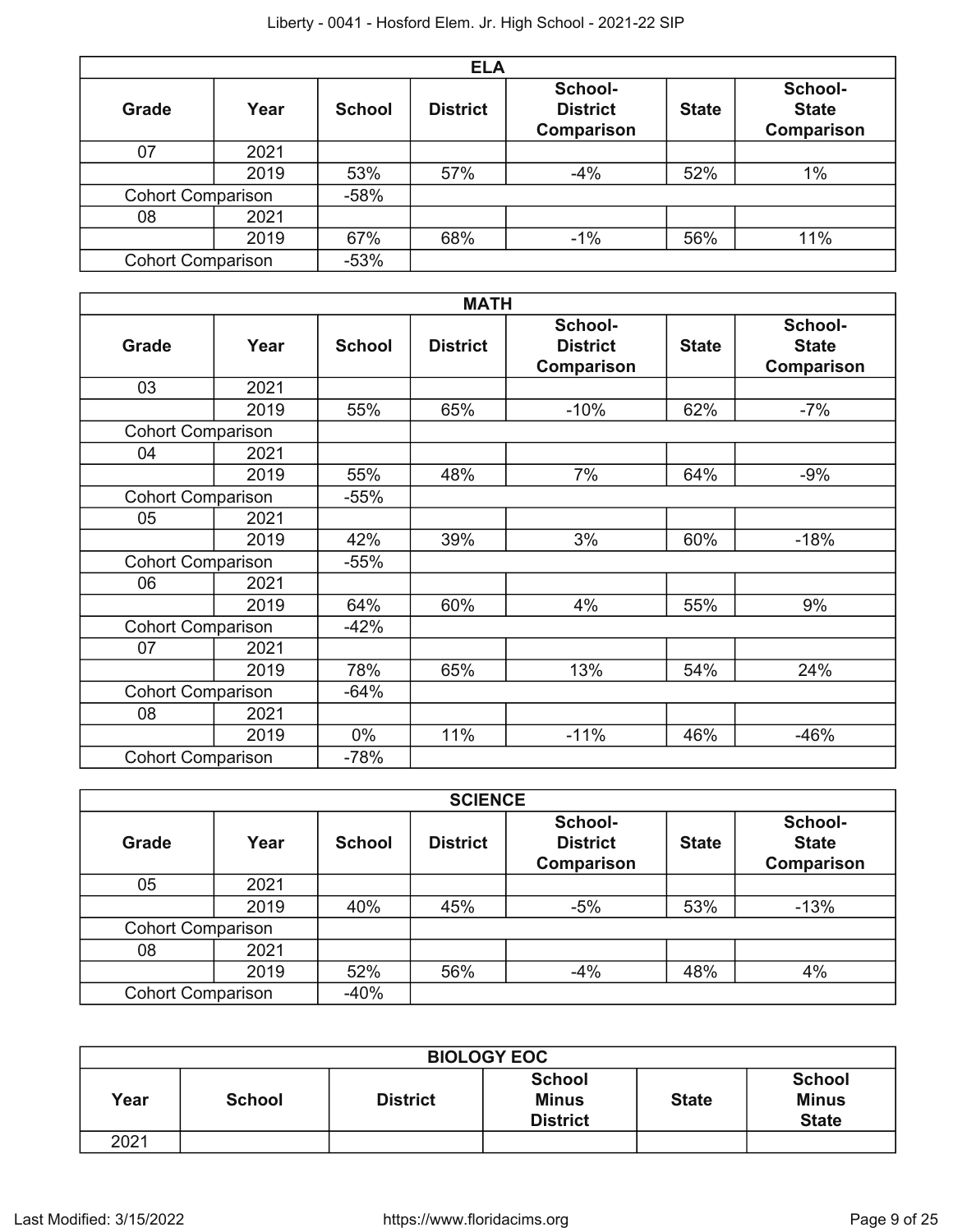|      |               |                 | <b>BIOLOGY EOC</b>                               |              |                                               |
|------|---------------|-----------------|--------------------------------------------------|--------------|-----------------------------------------------|
| Year | <b>School</b> | <b>District</b> | <b>School</b><br><b>Minus</b><br><b>District</b> | <b>State</b> | <b>School</b><br><b>Minus</b><br><b>State</b> |
| 2019 |               |                 |                                                  |              |                                               |
|      |               |                 | <b>CIVICS EOC</b>                                |              |                                               |
| Year | <b>School</b> | <b>District</b> | <b>School</b><br><b>Minus</b><br><b>District</b> | <b>State</b> | <b>School</b><br><b>Minus</b><br><b>State</b> |
| 2021 |               |                 |                                                  |              |                                               |
| 2019 | 73%           | 74%             | $-1%$                                            | 71%          | 2%                                            |
|      |               |                 | <b>HISTORY EOC</b>                               |              |                                               |
| Year | <b>School</b> | <b>District</b> | <b>School</b><br><b>Minus</b><br><b>District</b> | <b>State</b> | <b>School</b><br><b>Minus</b><br><b>State</b> |
| 2021 |               |                 |                                                  |              |                                               |
| 2019 |               |                 |                                                  |              |                                               |
|      |               |                 | <b>ALGEBRA EOC</b>                               |              |                                               |
| Year | <b>School</b> | <b>District</b> | <b>School</b><br><b>Minus</b><br><b>District</b> | <b>State</b> | <b>School</b><br><b>Minus</b><br><b>State</b> |
| 2021 |               |                 |                                                  |              |                                               |
| 2019 | 64%           | 62%             | 2%                                               | 61%          | 3%                                            |
|      |               |                 | <b>GEOMETRY EOC</b>                              |              |                                               |
| Year | <b>School</b> | <b>District</b> | <b>School</b><br><b>Minus</b><br><b>District</b> | <b>State</b> | <b>School</b><br><b>Minus</b><br><b>State</b> |
| 2021 |               |                 |                                                  |              |                                               |
| 2019 |               |                 |                                                  |              |                                               |

**Grade Level Data Review - Progress Monitoring Assessments**

**Provide the progress monitoring tool(s) by grade level used to compile the below data.**

STAR Reading and Math iReady Math Performance Matters Science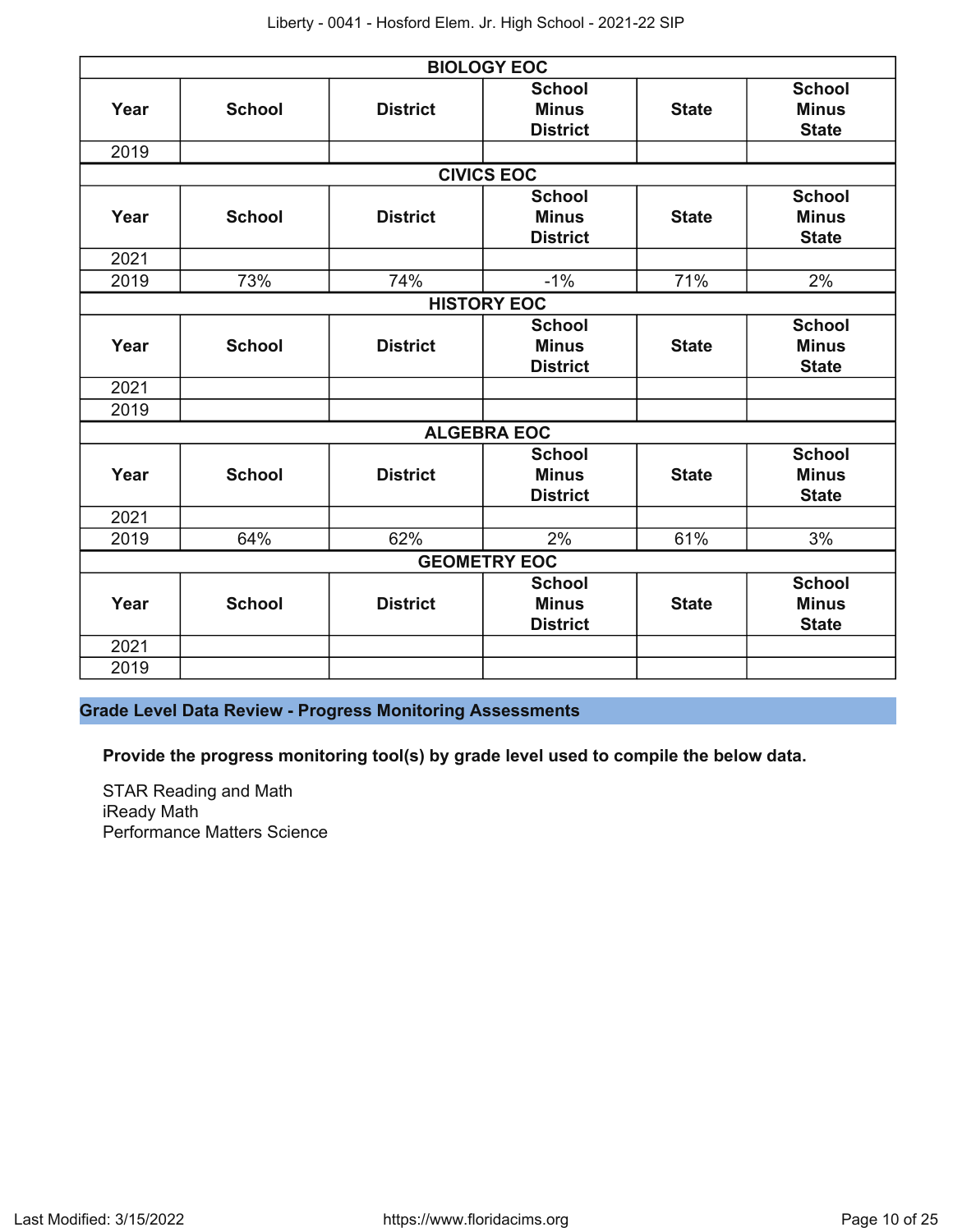|                                        |                                             | <b>Grade 1</b> |           |               |
|----------------------------------------|---------------------------------------------|----------------|-----------|---------------|
|                                        | Number/%<br>Proficiency                     | Fall           | Winter    | <b>Spring</b> |
| <b>English Language</b><br><b>Arts</b> | <b>All Students</b>                         | n/a            | n/a       | n/a           |
|                                        | Economically<br>Disadvantaged               | n/a            | n/a       | n/a           |
|                                        | <b>Students With</b><br><b>Disabilities</b> | n/a            | n/a       | n/a           |
|                                        | English Language<br>Learners                | $\pmb{0}$      | 0         | $\pmb{0}$     |
|                                        | Number/%<br>Proficiency                     | Fall           | Winter    | <b>Spring</b> |
|                                        | <b>All Students</b>                         | n/a            | n/a       | n/a           |
| <b>Mathematics</b>                     | Economically<br>Disadvantaged               | n/a            | n/a       | n/a           |
|                                        | <b>Students With</b><br><b>Disabilities</b> | n/a            | n/a       | n/a           |
|                                        | English Language<br>Learners                | $\mathbf 0$    | $\pmb{0}$ | $\pmb{0}$     |
|                                        |                                             | <b>Grade 2</b> |           |               |
|                                        | Number/%<br>Proficiency                     | Fall           | Winter    | <b>Spring</b> |
|                                        | <b>All Students</b>                         | 65             | 57        | 78            |
| <b>English Language</b><br><b>Arts</b> | Economically<br>Disadvantaged               | 65             | 57        | 78            |
|                                        | <b>Students With</b><br><b>Disabilities</b> | 11             | 0         | $\mathbf 0$   |
|                                        | English Language<br>Learners                | $\mathbf 0$    | 0         | $\mathbf 0$   |
|                                        | Number/%<br>Proficiency                     | Fall           | Winter    | Spring        |
|                                        | <b>All Students</b>                         | 59             | 83        | 89            |
| <b>Mathematics</b>                     | Economically<br>Disadvantaged               | 59             | 83        | 89            |
|                                        | <b>Students With</b><br><b>Disabilities</b> | $\pmb{0}$      | $\pmb{0}$ | 10            |
|                                        | English Language<br>Learners                | 0              | $\pmb{0}$ | $\pmb{0}$     |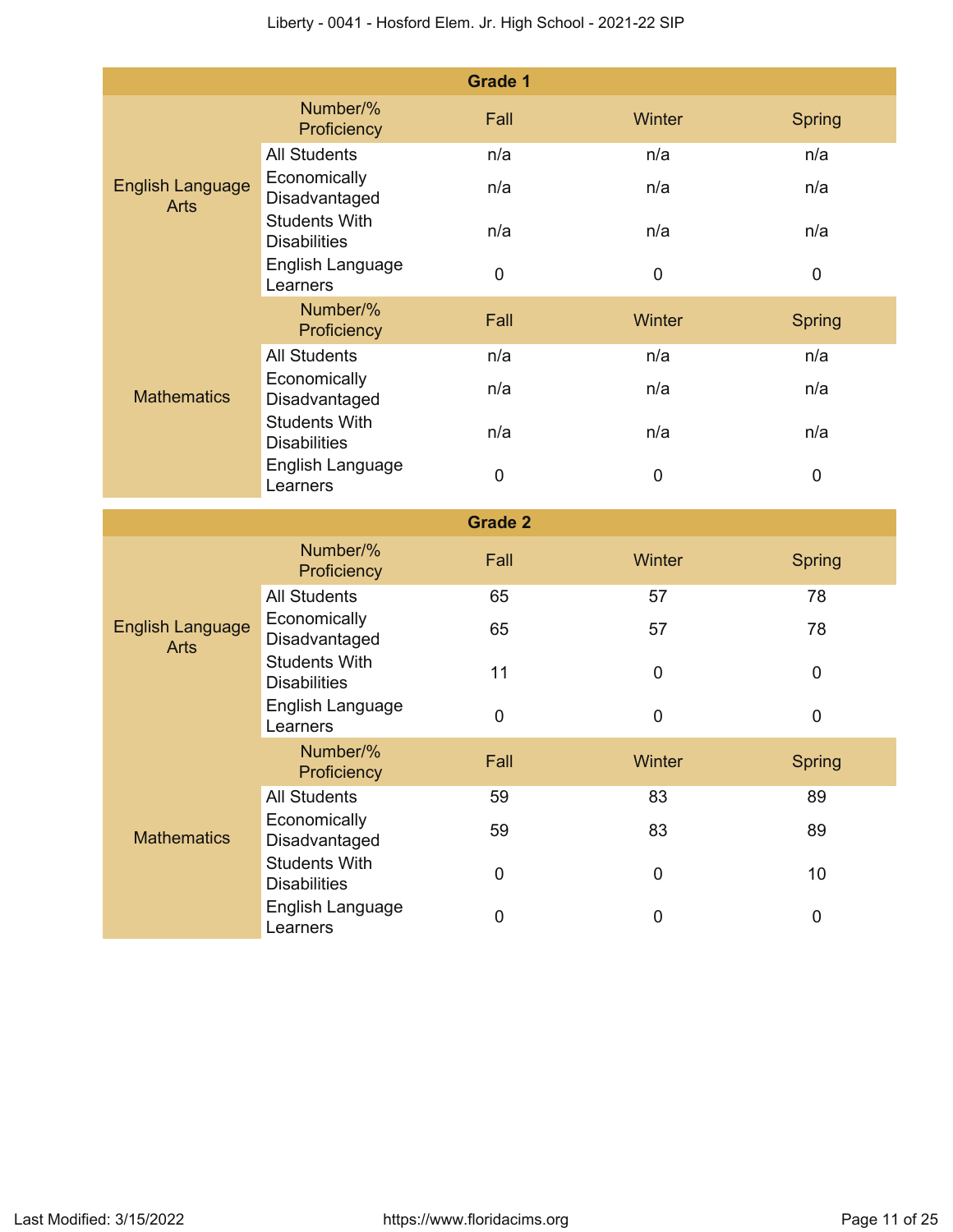|                                        |                                             | <b>Grade 3</b> |             |               |
|----------------------------------------|---------------------------------------------|----------------|-------------|---------------|
|                                        | Number/%<br>Proficiency                     | Fall           | Winter      | <b>Spring</b> |
| <b>English Language</b><br><b>Arts</b> | <b>All Students</b>                         | 42             | 45          | 67            |
|                                        | Economically<br>Disadvantaged               | 42             | 45          | 67            |
|                                        | <b>Students With</b><br><b>Disabilities</b> | 10             | 43          | 30            |
|                                        | English Language<br>Learners                | $\pmb{0}$      | 0           | $\pmb{0}$     |
|                                        | Number/%<br>Proficiency                     | Fall           | Winter      | <b>Spring</b> |
|                                        | <b>All Students</b>                         | 55             | 72          | 81            |
| <b>Mathematics</b>                     | Economically<br>Disadvantaged               | 55             | 72          | 81            |
|                                        | <b>Students With</b><br><b>Disabilities</b> | $\pmb{0}$      | 10          | 20            |
|                                        | English Language<br>Learners                | $\mathbf 0$    | $\pmb{0}$   | $\pmb{0}$     |
|                                        |                                             | <b>Grade 4</b> |             |               |
|                                        | Number/%<br>Proficiency                     | Fall           | Winter      | <b>Spring</b> |
|                                        | <b>All Students</b>                         | 52             | 58          | 85            |
| <b>English Language</b><br><b>Arts</b> | Economically<br>Disadvantaged               | 52             | 58          | 85            |
|                                        | <b>Students With</b><br><b>Disabilities</b> | $\mathbf 0$    | 14          | 20            |
|                                        | English Language<br>Learners                | 0              | $\mathbf 0$ | $\mathbf 0$   |
|                                        | Number/%<br>Proficiency                     | Fall           | Winter      | Spring        |
|                                        | <b>All Students</b>                         | 57             | 80          | n/a           |
| <b>Mathematics</b>                     | Economically<br>Disadvantaged               | 57             | 80          | n/a           |
|                                        | <b>Students With</b><br><b>Disabilities</b> | 20             | 14          | 14            |
|                                        | English Language<br>Learners                | $\pmb{0}$      | 0           | $\pmb{0}$     |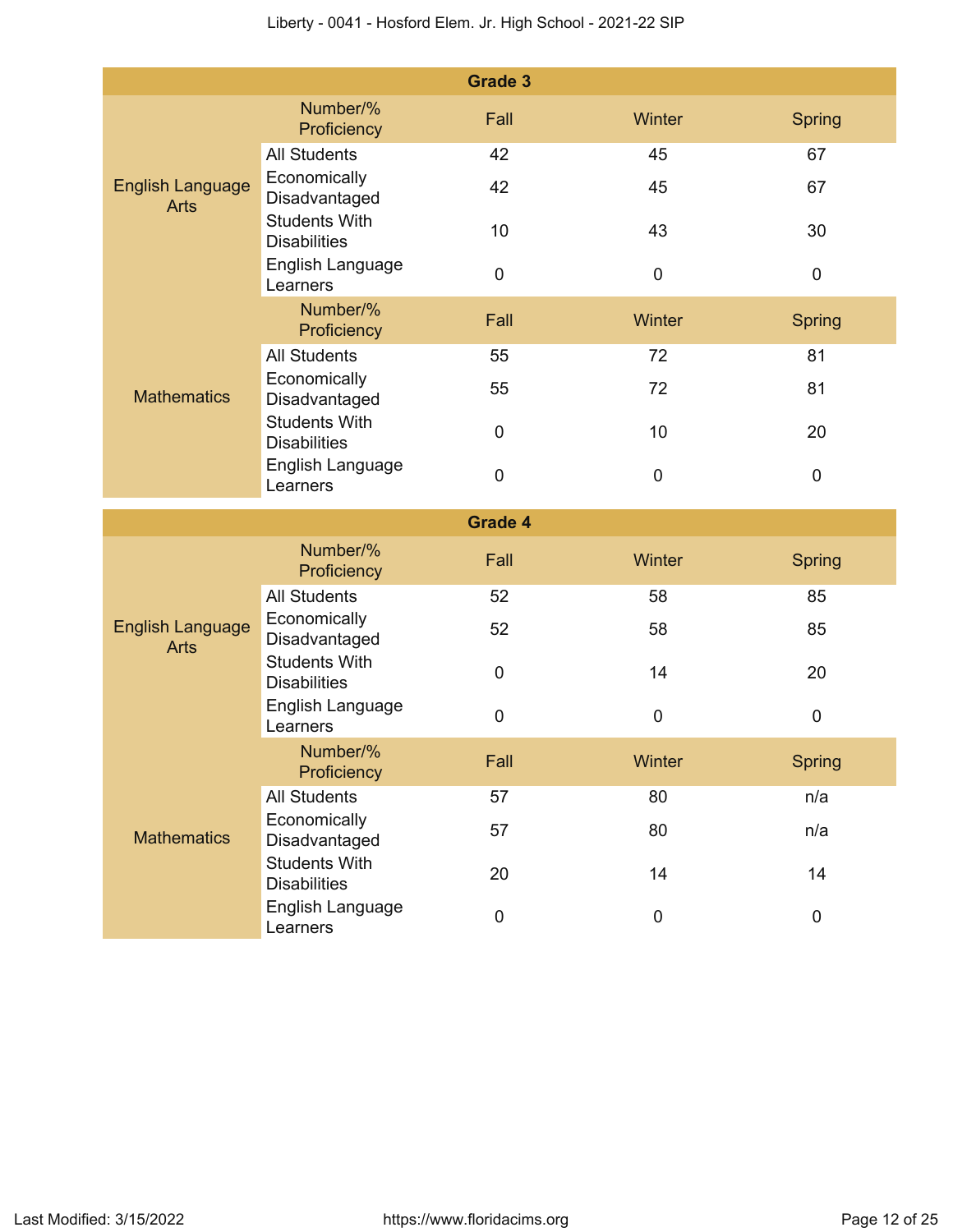|                                        |                                             | <b>Grade 5</b> |             |               |
|----------------------------------------|---------------------------------------------|----------------|-------------|---------------|
|                                        | Number/%<br>Proficiency                     | Fall           | Winter      | Spring        |
| <b>English Language</b><br><b>Arts</b> | <b>All Students</b>                         | 71             | 65          | 71            |
|                                        | Economically<br>Disadvantaged               | 71             | 65          | 71            |
|                                        | <b>Students With</b><br><b>Disabilities</b> | 75             | 40          | 50            |
|                                        | English Language<br>Learners                | $\pmb{0}$      | $\mathbf 0$ | $\pmb{0}$     |
|                                        | Number/%<br>Proficiency                     | Fall           | Winter      | <b>Spring</b> |
|                                        | <b>All Students</b>                         | 56             | 72          | 80            |
| <b>Mathematics</b>                     | Economically<br>Disadvantaged               | 56             | 72          | 80            |
|                                        | <b>Students With</b><br><b>Disabilities</b> | 25             | 50          | 75            |
|                                        | English Language<br>Learners                | $\pmb{0}$      | $\mathbf 0$ | $\mathbf 0$   |
|                                        | Number/%<br>Proficiency                     | Fall           | Winter      | <b>Spring</b> |
|                                        | <b>All Students</b>                         | $\mathbf 0$    | 0           | 32            |
| Science                                | Economically<br>Disadvantaged               | 0              | 0           | 32            |
|                                        | <b>Students With</b><br><b>Disabilities</b> | $\mathbf 0$    | $\mathbf 0$ | 50            |
|                                        | English Language<br>Learners                | $\pmb{0}$      | $\pmb{0}$   | $\pmb{0}$     |
|                                        |                                             | <b>Grade 6</b> |             |               |
|                                        | Number/%<br>Proficiency                     | Fall           | Winter      | <b>Spring</b> |
|                                        | <b>All Students</b>                         | 52             | 48          | 45            |
| <b>English Language</b><br><b>Arts</b> | Economically<br>Disadvantaged               | 52             | 48          | 45            |
|                                        | <b>Students With</b><br><b>Disabilities</b> | $\pmb{0}$      | 0           | $\pmb{0}$     |
|                                        | English Language<br>Learners                | $\pmb{0}$      | $\mathbf 0$ | $\pmb{0}$     |
|                                        | Number/%<br>Proficiency                     | Fall           | Winter      | <b>Spring</b> |
|                                        | <b>All Students</b>                         | 55             | 80          | 59            |
| <b>Mathematics</b>                     | Economically<br>Disadvantaged               | 55             | 80          | 59            |
|                                        | <b>Students With</b><br><b>Disabilities</b> | $\pmb{0}$      | $\mathbf 0$ | $\mathbf 0$   |
|                                        | English Language<br>Learners                | $\pmb{0}$      | 0           | $\pmb{0}$     |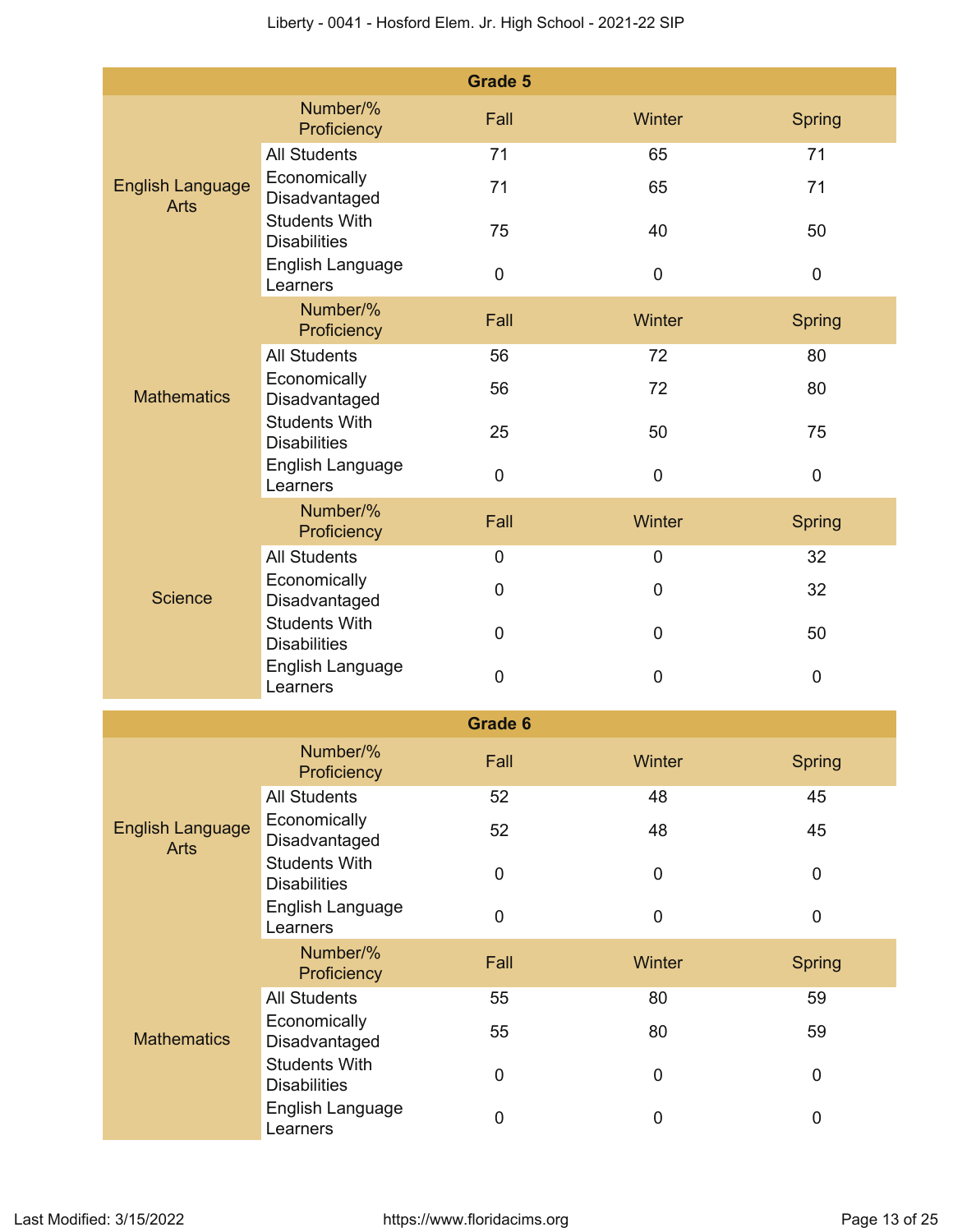|                                        |                                             | <b>Grade 7</b> |             |               |
|----------------------------------------|---------------------------------------------|----------------|-------------|---------------|
|                                        | Number/%<br>Proficiency                     | Fall           | Winter      | <b>Spring</b> |
| <b>English Language</b><br><b>Arts</b> | <b>All Students</b>                         | 67             | 68          | 56            |
|                                        | Economically<br>Disadvantaged               | 67             | 68          | 56            |
|                                        | <b>Students With</b><br><b>Disabilities</b> | $\pmb{0}$      | 17          | 14            |
|                                        | English Language<br>Learners                | $\mathbf 0$    | $\mathbf 0$ | $\mathbf 0$   |
|                                        | Number/%<br>Proficiency                     | Fall           | Winter      | <b>Spring</b> |
|                                        | <b>All Students</b>                         | 69             | 57          | 70            |
| <b>Mathematics</b>                     | Economically<br>Disadvantaged               | 69             | 57          | 70            |
|                                        | <b>Students With</b><br><b>Disabilities</b> | $\mathbf 0$    | $\mathbf 0$ | 29            |
|                                        | English Language<br>Learners                | $\overline{0}$ | $\mathbf 0$ | $\mathbf 0$   |
|                                        | Number/%<br>Proficiency                     | Fall           | Winter      | <b>Spring</b> |
|                                        | <b>All Students</b>                         | n/a            | n/a         | n/a           |
| <b>Civics</b>                          | Economically<br>Disadvantaged               | n/a            | n/a         | n/a           |
|                                        | <b>Students With</b><br><b>Disabilities</b> | n/a            | n/a         | n/a           |
|                                        | English Language<br>Learners                | n/a            | n/a         | n/a           |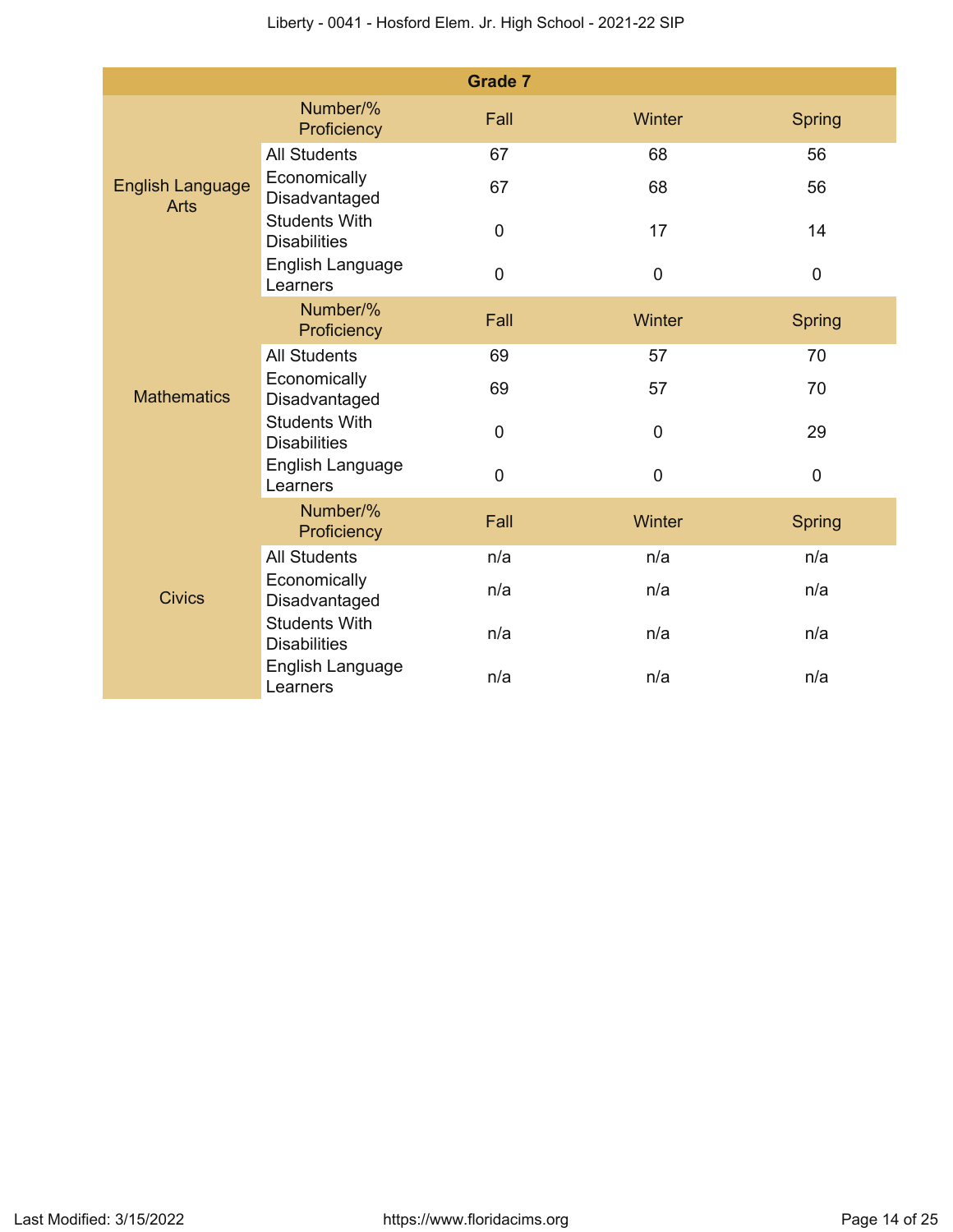|                                        |                                             | <b>Grade 8</b> |                |                |
|----------------------------------------|---------------------------------------------|----------------|----------------|----------------|
|                                        | Number/%<br>Proficiency                     | Fall           | Winter         | <b>Spring</b>  |
|                                        | <b>All Students</b>                         | 75             | 70             | 61             |
| <b>English Language</b><br><b>Arts</b> | Economically<br>Disadvantaged               | 75             | 70             | 61             |
|                                        | <b>Students With</b><br><b>Disabilities</b> | $\pmb{0}$      | 25             | 25             |
|                                        | English Language<br>Learners                | $\mathbf 0$    | $\mathbf 0$    | $\mathbf 0$    |
|                                        | Number/%<br>Proficiency                     | Fall           | Winter         | <b>Spring</b>  |
|                                        | <b>All Students</b>                         | 85             | 85             | 84             |
| <b>Mathematics</b>                     | Economically<br>Disadvantaged               | 85             | 85             | 84             |
|                                        | <b>Students With</b><br><b>Disabilities</b> | $\overline{0}$ | $\mathbf 0$    | $\overline{0}$ |
|                                        | English Language<br>Learners                | $\mathbf 0$    | $\mathbf 0$    | $\mathbf 0$    |
|                                        | Number/%<br>Proficiency                     | Fall           | Winter         | <b>Spring</b>  |
|                                        | <b>All Students</b>                         | $\mathbf 0$    | 39             | 58             |
| <b>Science</b>                         | Economically<br>Disadvantaged               | $\mathbf 0$    | 39             | 58             |
|                                        | <b>Students With</b><br><b>Disabilities</b> | $\overline{0}$ | $\mathbf 0$    | $\mathbf 0$    |
|                                        | English Language<br>Learners                | 0              | $\overline{0}$ | $\overline{0}$ |

# **Subgroup Data Review**

| <b>2021 SCHOOL GRADE COMPONENTS BY SUBGROUPS</b> |                                                  |                  |                          |                     |                   |                           |             |            |                     |                                 |                                      |
|--------------------------------------------------|--------------------------------------------------|------------------|--------------------------|---------------------|-------------------|---------------------------|-------------|------------|---------------------|---------------------------------|--------------------------------------|
| <b>Subgroups</b>                                 | <b>ELA</b><br>Ach.                               | <b>ELA</b><br>LG | <b>ELA</b><br>LG<br>L25% | <b>Math</b><br>Ach. | <b>Math</b><br>LG | <b>Math</b><br>LG<br>L25% | Sci<br>Ach. | SS<br>Ach. | <b>MS</b><br>Accel. | Grad<br>Rate<br>2019-20         | C & C<br><b>Accel</b><br>$ 2019-20 $ |
| <b>SWD</b>                                       | 33                                               | 33               | 25                       | 43                  | 67                | 58                        |             |            |                     |                                 |                                      |
| <b>WHT</b>                                       | 57                                               | 55               | 37                       | 61                  | 70                | 47                        | 48          | 74         | 90                  |                                 |                                      |
| <b>FRL</b>                                       | 45                                               | 46               | 29                       | 46                  | 67                | 50                        | 33          | 50         |                     |                                 |                                      |
|                                                  | <b>2019 SCHOOL GRADE COMPONENTS BY SUBGROUPS</b> |                  |                          |                     |                   |                           |             |            |                     |                                 |                                      |
|                                                  |                                                  |                  |                          |                     |                   |                           |             |            |                     |                                 |                                      |
| Subgroups                                        | <b>ELA</b><br>Ach.                               | <b>ELA</b><br>LG | <b>ELA</b><br>LG<br>L25% | <b>Math</b><br>Ach. | <b>Math</b><br>LG | <b>Math</b><br>LG<br>L25% | Sci<br>Ach. | SS<br>Ach. | <b>MS</b><br>Accel. | Grad<br>Rate<br>2017-18 2017-18 | C&C<br><b>Accel</b>                  |
| <b>SWD</b>                                       | 37                                               | 58               | 50                       | 33                  | 57                | 60                        | 21          |            |                     |                                 |                                      |
| <b>WHT</b>                                       | 61                                               | 60               | 49                       | 62                  | 61                | 46                        | 48          | 73         | 78                  |                                 |                                      |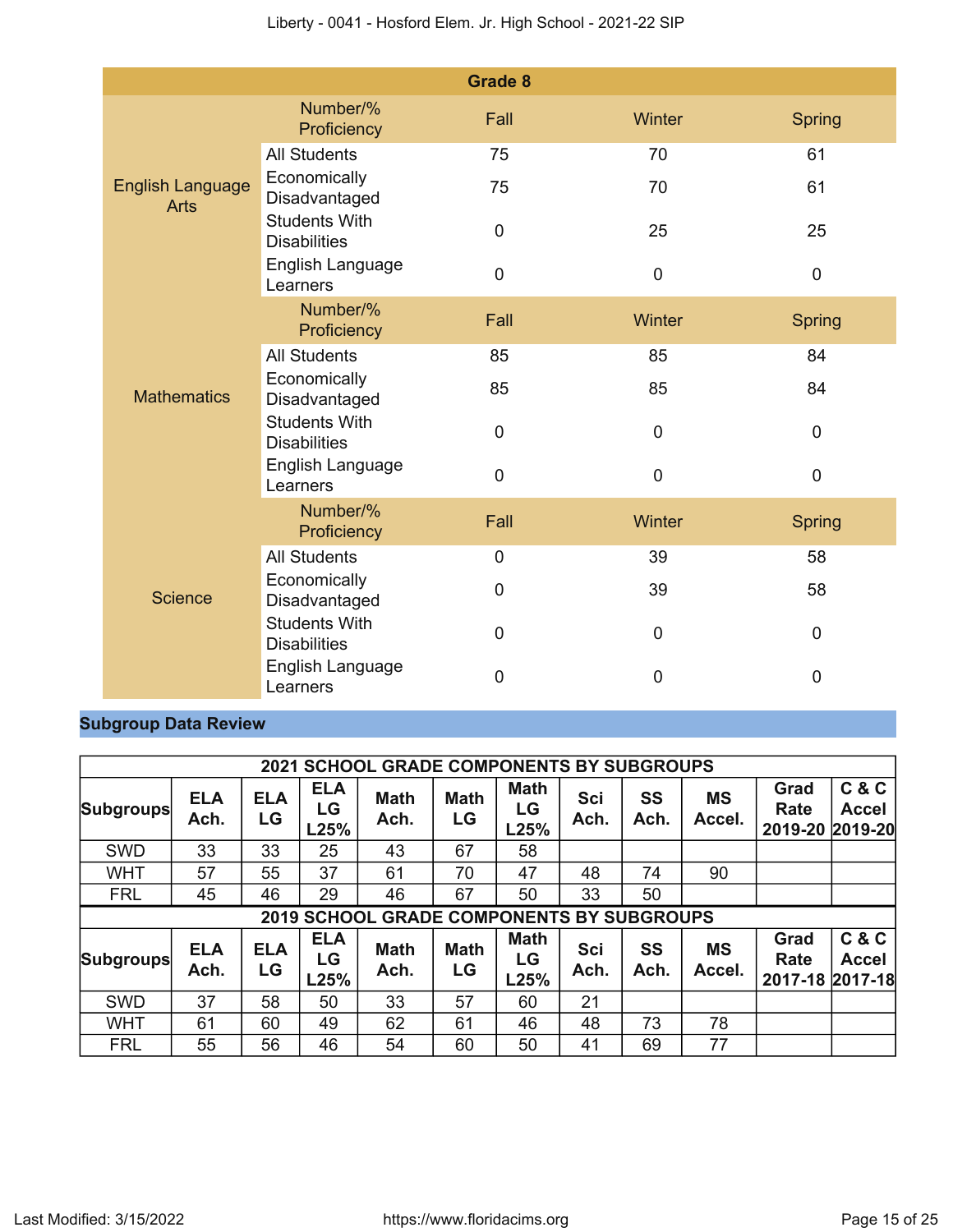| <b>2018 SCHOOL GRADE COMPONENTS BY SUBGROUPS</b>                                                                                                                                                                       |    |    |    |    |    |    |    |                                 |                       |  |  |
|------------------------------------------------------------------------------------------------------------------------------------------------------------------------------------------------------------------------|----|----|----|----|----|----|----|---------------------------------|-----------------------|--|--|
| <b>ELA</b><br><b>Math</b><br>SS<br><b>Math</b><br>Sci<br><b>MS</b><br><b>ELA</b><br><b>Math</b><br><b>ELA</b><br><b>Subgroups</b><br>LG.<br>LG<br>Ach.<br>Ach.<br>Ach.<br>Ach.<br>Accel.<br>LG<br>LG<br>L25%<br>$-25%$ |    |    |    |    |    |    |    | Grad<br>Rate<br>2016-17 2016-17 | C & C<br><b>Accel</b> |  |  |
| <b>SWD</b>                                                                                                                                                                                                             | 26 | 37 | 22 | 23 | 19 | 16 | 20 |                                 |                       |  |  |
| <b>WHT</b>                                                                                                                                                                                                             | 56 | 48 | 35 | 52 | 40 | 29 | 52 | 80                              | 68                    |  |  |
| <b>FRL</b>                                                                                                                                                                                                             | 43 | 43 | 38 | 41 | 38 | 36 | 27 | 75                              |                       |  |  |

# **ESSA Data Review**

This data has been updated for the 2021-22 school year as of 10/19/2021.

| <b>ESSA Federal Index</b>                                                       |                    |  |  |  |  |
|---------------------------------------------------------------------------------|--------------------|--|--|--|--|
| ESSA Category (TS&I or CS&I)                                                    | [not<br>available] |  |  |  |  |
| <b>OVERALL Federal Index - All Students</b>                                     | 61                 |  |  |  |  |
| <b>OVERALL Federal Index Below 41% All Students</b>                             | <b>NO</b>          |  |  |  |  |
| <b>Total Number of Subgroups Missing the Target</b>                             | $\mathbf 0$        |  |  |  |  |
| Progress of English Language Learners in Achieving English Language Proficiency |                    |  |  |  |  |
| <b>Total Points Earned for the Federal Index</b>                                | 549                |  |  |  |  |
| <b>Total Components for the Federal Index</b>                                   | 9                  |  |  |  |  |
| <b>Percent Tested</b>                                                           | 99%                |  |  |  |  |
| <b>Subgroup Data</b>                                                            |                    |  |  |  |  |
| <b>Students With Disabilities</b>                                               |                    |  |  |  |  |
| Federal Index - Students With Disabilities                                      |                    |  |  |  |  |
| Students With Disabilities Subgroup Below 41% in the Current Year?              | <b>NO</b>          |  |  |  |  |
| Number of Consecutive Years Students With Disabilities Subgroup Below 32%       |                    |  |  |  |  |
| <b>English Language Learners</b>                                                |                    |  |  |  |  |
| Federal Index - English Language Learners                                       |                    |  |  |  |  |
| English Language Learners Subgroup Below 41% in the Current Year?               |                    |  |  |  |  |
| Number of Consecutive Years English Language Learners Subgroup Below 32%        |                    |  |  |  |  |
| <b>Asian Students</b>                                                           |                    |  |  |  |  |
| Federal Index - Asian Students                                                  |                    |  |  |  |  |
| Asian Students Subgroup Below 41% in the Current Year?                          | N/A                |  |  |  |  |
| Number of Consecutive Years Asian Students Subgroup Below 32%                   | 0                  |  |  |  |  |
| <b>Black/African American Students</b>                                          |                    |  |  |  |  |
| Federal Index - Black/African American Students                                 |                    |  |  |  |  |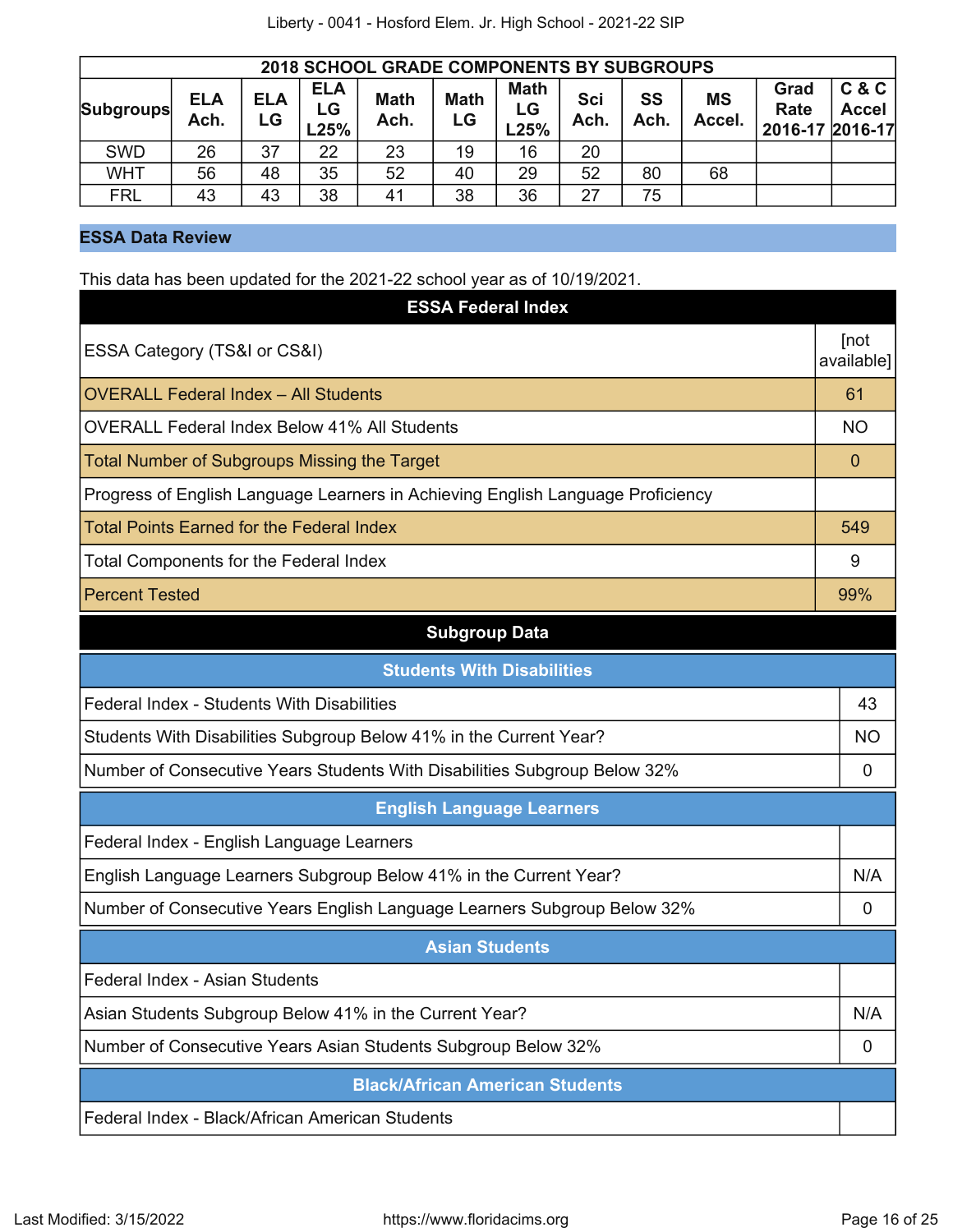Liberty - 0041 - Hosford Elem. Jr. High School - 2021-22 SIP

| <b>Black/African American Students</b>                                             |             |  |  |  |  |
|------------------------------------------------------------------------------------|-------------|--|--|--|--|
| Black/African American Students Subgroup Below 41% in the Current Year?            | N/A         |  |  |  |  |
| Number of Consecutive Years Black/African American Students Subgroup Below 32%     |             |  |  |  |  |
| <b>Hispanic Students</b>                                                           |             |  |  |  |  |
| Federal Index - Hispanic Students                                                  |             |  |  |  |  |
| Hispanic Students Subgroup Below 41% in the Current Year?                          | N/A         |  |  |  |  |
| Number of Consecutive Years Hispanic Students Subgroup Below 32%                   | 0           |  |  |  |  |
| <b>Multiracial Students</b>                                                        |             |  |  |  |  |
| Federal Index - Multiracial Students                                               |             |  |  |  |  |
| Multiracial Students Subgroup Below 41% in the Current Year?                       | N/A         |  |  |  |  |
| Number of Consecutive Years Multiracial Students Subgroup Below 32%                | $\mathbf 0$ |  |  |  |  |
| <b>Native American Students</b>                                                    |             |  |  |  |  |
| Federal Index - Native American Students                                           |             |  |  |  |  |
| Native American Students Subgroup Below 41% in the Current Year?                   |             |  |  |  |  |
| Number of Consecutive Years Native American Students Subgroup Below 32%            | 0           |  |  |  |  |
| <b>Pacific Islander Students</b>                                                   |             |  |  |  |  |
| Federal Index - Pacific Islander Students                                          |             |  |  |  |  |
| Pacific Islander Students Subgroup Below 41% in the Current Year?                  | N/A         |  |  |  |  |
| Number of Consecutive Years Pacific Islander Students Subgroup Below 32%           | 0           |  |  |  |  |
| <b>White Students</b>                                                              |             |  |  |  |  |
| <b>Federal Index - White Students</b>                                              | 60          |  |  |  |  |
| White Students Subgroup Below 41% in the Current Year?                             | <b>NO</b>   |  |  |  |  |
| Number of Consecutive Years White Students Subgroup Below 32%                      | 0           |  |  |  |  |
| <b>Economically Disadvantaged Students</b>                                         |             |  |  |  |  |
| Federal Index - Economically Disadvantaged Students                                | 46          |  |  |  |  |
| Economically Disadvantaged Students Subgroup Below 41% in the Current Year?        | <b>NO</b>   |  |  |  |  |
| Number of Consecutive Years Economically Disadvantaged Students Subgroup Below 32% | 0           |  |  |  |  |

# **Analysis**

## **Data Analysis**

Answer the following analysis questions using the progress monitoring data and state assessment data, if applicable.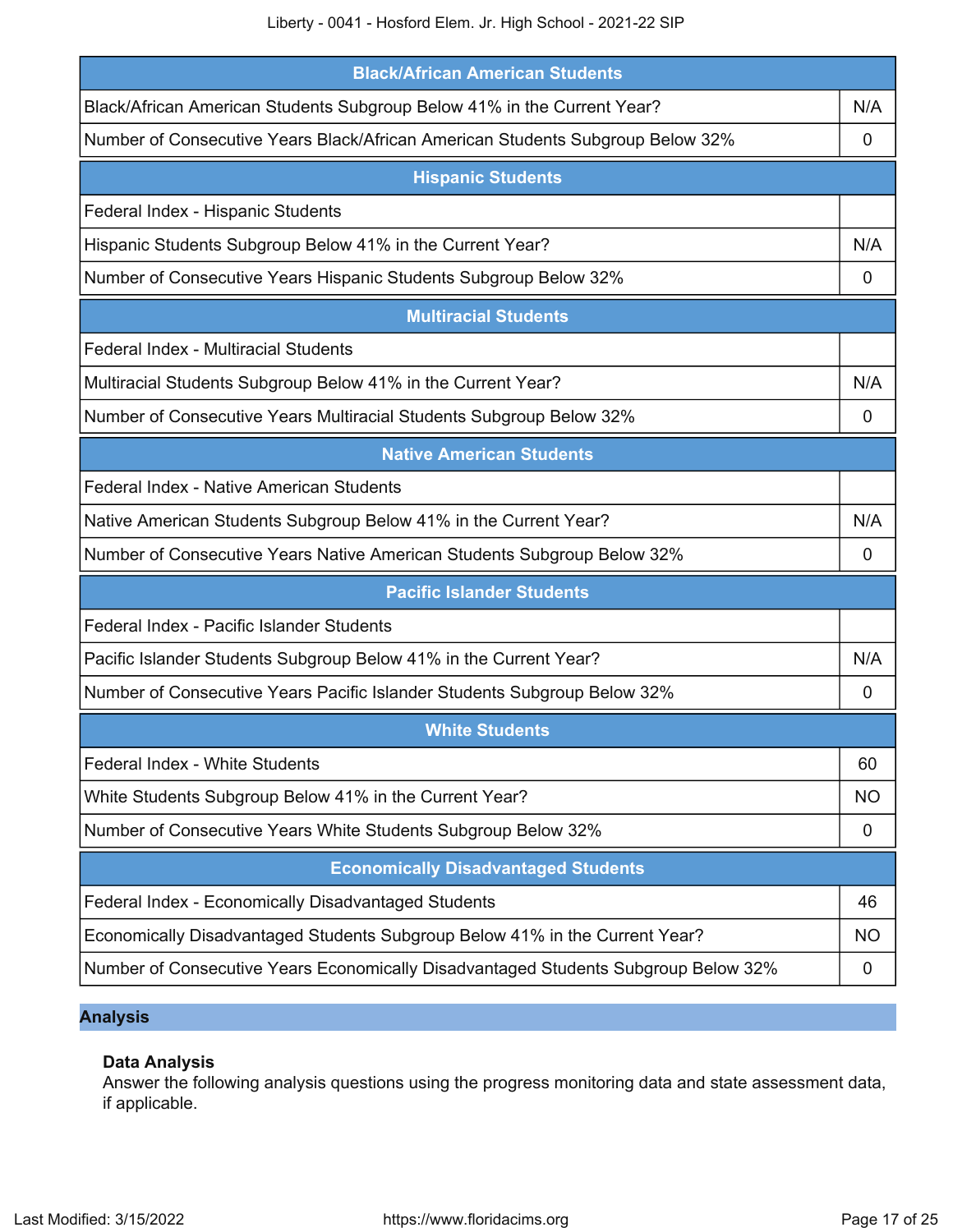#### **What trends emerge across grade levels, subgroups and core content areas?**

Current 6th grade below the state average in ELA Current 4th/5th/6th grades are significantly below state average in Math Three of the past years disruption to learning environment (hurricane Michael and pandemic) 29% of SWDs showed proficiency in ELA 41% of SWDs showed proficiency in math

#### **What data components, based off progress monitoring and 2019 state assessments, demonstrate the greatest need for improvement?**

Summative assessments, progress monitoring data indicate that grade 4th for ELA and 4th/5th/6th for math demonstrate the greatest needs for improvement.

#### **What were the contributing factors to this need for improvement? What new actions would need to be taken to address this need for improvement?**

Contributing Factors:

Consecutive years of disruption to the learning environment (Hurricane Michael and pandemic) Attendance impacted by quarantines of students and teachers Lack of student accountability by teacher Lack of consistent intensive intervention for struggling students Progress monitoring data not utilized to inform instruction

Actions for Improvement:

Increase communication with quarantined and chronically absent students All 4th grade students have the same teacher for math High impact teacher assigned to 5th grade lowest quartile for math Targeted support for 4th grade from PAEC Target attendance Conference with teachers Targeted teacher observations to document accountability for students Schedule review of intervention data to ensure students are responding to intervention Data chat with teachers to ensure progress monitoring data is used to inform instruction

#### **What data components, based off progress monitoring and 2019 state assessments, showed the most improvement?**

7th grade had an increase in ELA proficiency 6th and 7th grades had an increase in math proficiency

#### **What were the contributing factors to this improvement? What new actions did your school take in this area?**

The ELA teacher looped with this group of students for two consecutive years High performing teacher who used data to inform instruction in math New teacher was provided consistent support from high performing teacher in math

#### **What strategies will need to be implemented in order to accelerate learning?**

Communicate with students who are quarantined to make sure they are engaged and return to school as soon as possible

Regional reading support for targeted classrooms

Use progress monitoring data to identify students needing intensive interventions More frequent progress monitoring for students receiving tier 2 and tier 3 interventions and be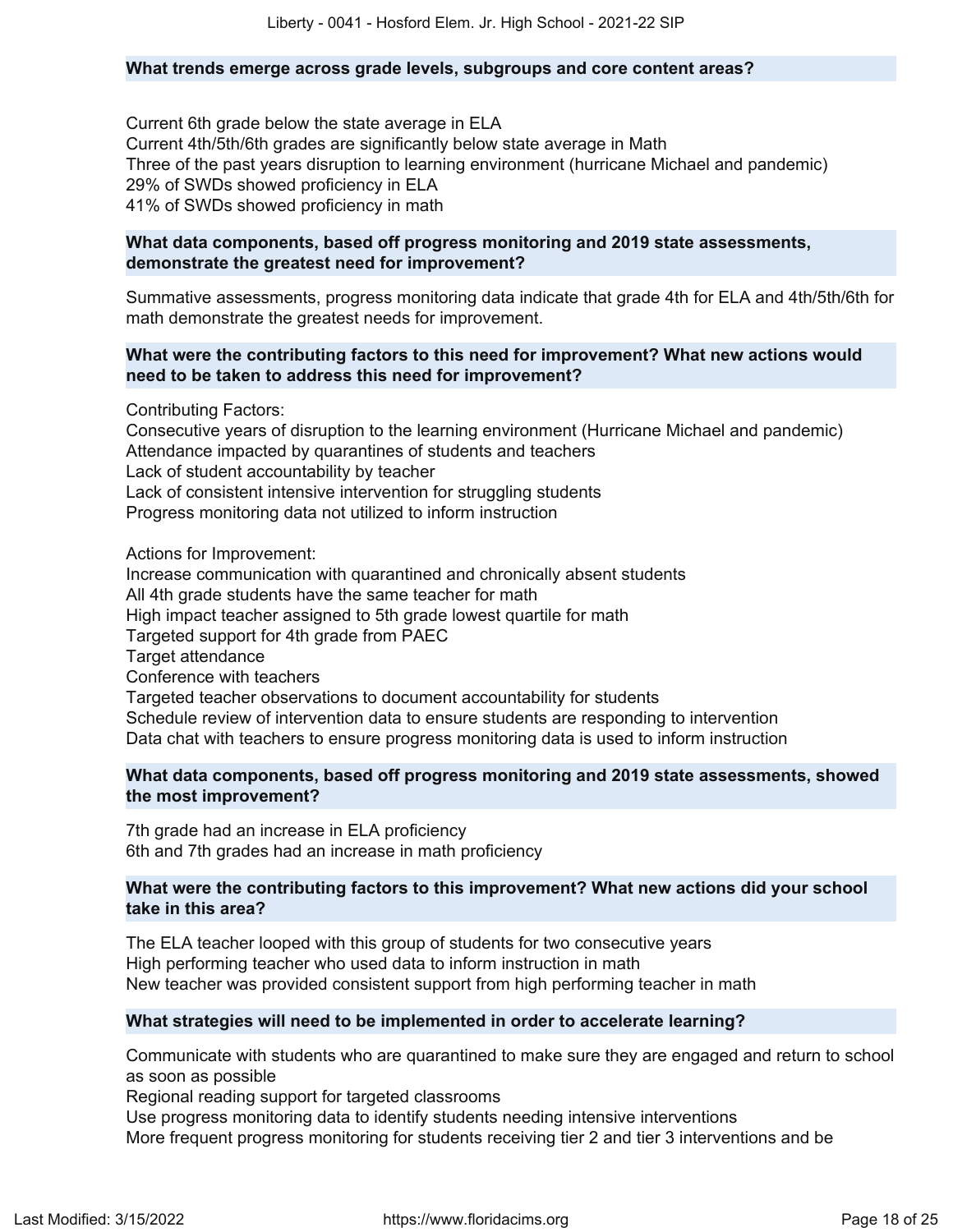responsive to interventions/change strategies as needed

Encourage participation in the 21st CCLC after-school program for additional instruction/support Master schedule provides time for additional interventions for targeted students and acceleration for students at or above proficiency

#### **Based on the contributing factors and strategies identified to accelerate learning, describe the professional development opportunities that will be provided at the school to support teachers and leaders.**

Curriculum alignment with continued focus on pacing guides Professional development for ELA and math BEST standards provided by LSI New core Wonders ELA curriculum Small group instruction professional development provided by regional reading specialist Targeted support for interpreting progress monitoring data to drive instruction Lead teachers participated in math BEST standards provided by DOE Rural CONNECT project Professional development provided by Julie Weatherly - focus on being responsive to the needs SWDs

#### **Provide a description of the additional services that will be implemented to ensure sustainability of improvement in the next year and beyond.**

Monthly literacy meetings Data chats at district, school, teacher, student levels Progress monitoring Professional development

# **Part III: Planning for Improvement**

<span id="page-18-0"></span>**Areas of Focus:**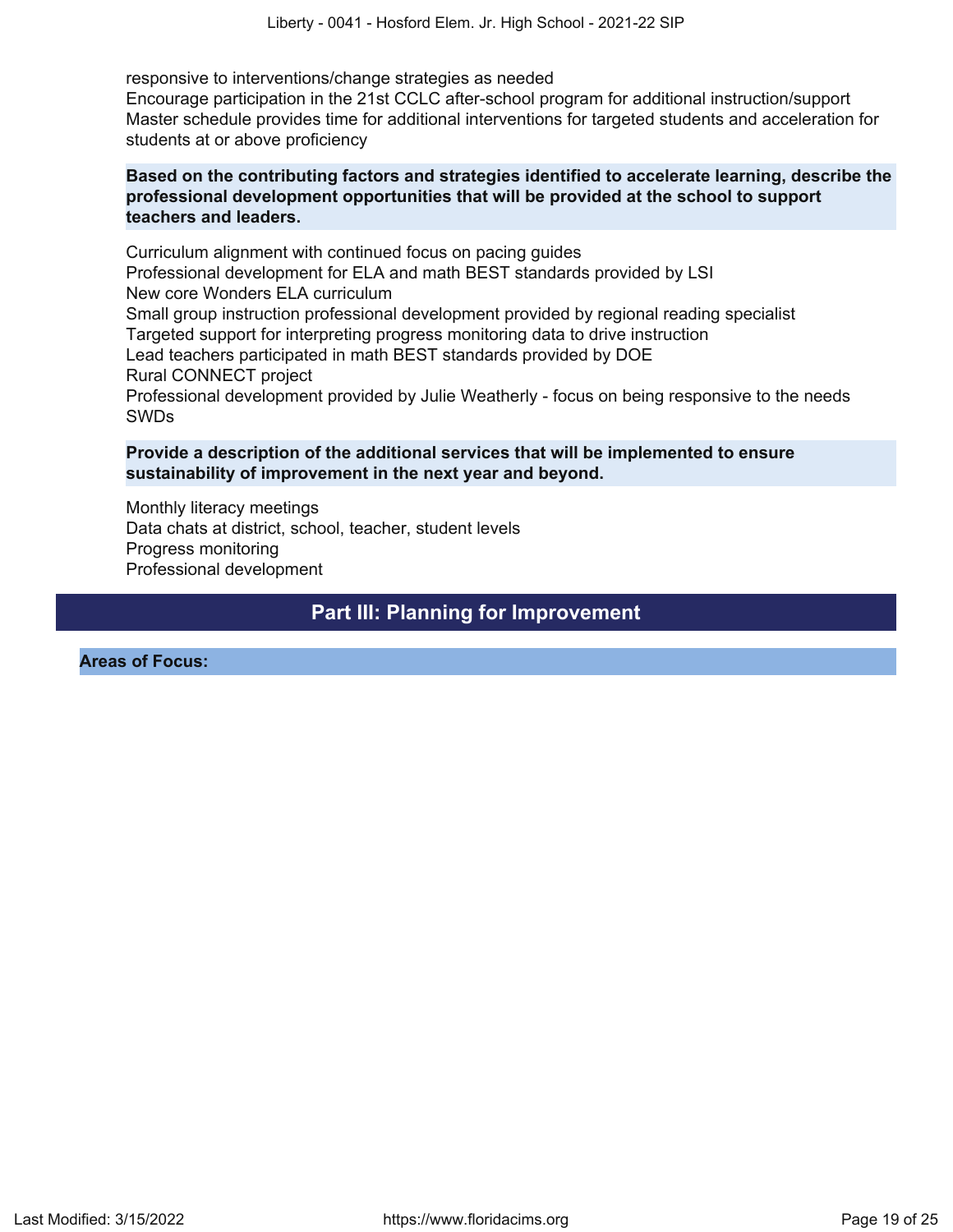|                                                                           | #1. Instructional Practice specifically relating to ELA                                                                                                                                                                                                                                                                                                                                                                                |
|---------------------------------------------------------------------------|----------------------------------------------------------------------------------------------------------------------------------------------------------------------------------------------------------------------------------------------------------------------------------------------------------------------------------------------------------------------------------------------------------------------------------------|
| Area of<br><b>Focus</b><br><b>Description</b><br>and<br><b>Rationale:</b> | Current 4th grade scored 42% proficiency on state assessment. Current 5th and 6th<br>grades are at state average. Increasing the percentage of students making learning gains<br>helps close achievement gaps.                                                                                                                                                                                                                         |
| <b>Measureable</b><br><b>Outcome:</b>                                     | 4th - 6th grade students will increase proficiency on the ELA state assessment by 10%.                                                                                                                                                                                                                                                                                                                                                 |
| <b>Monitoring:</b>                                                        | <b>Classroom observations</b><br>Data chats 3 times per year<br>Strategic coaching of targeted teachers to improve practice<br>Monitor implementation of scope and sequence.                                                                                                                                                                                                                                                           |
| <b>Person</b><br>responsible<br>for<br>monitoring<br>outcome:             | Stephanie Davis (stephanie.davis@lcsb.org)                                                                                                                                                                                                                                                                                                                                                                                             |
| Evidence-<br>based<br><b>Strategy:</b>                                    | ELA teachers will participate in curriculum alignment with on-going support. Targeted small<br>group instruction with experienced teachers in both ELA and intensive reading classes will<br>occur. Teachers will implement and monitor evidence based instruction (i.e. iReady, STAR,<br>Ready Toolkit, etc). Classroom teachers will collaborate/coordinate services with support<br>staff. Implement core curriculum with fidelity. |
| <b>Rationale</b><br>for<br>Evidence-<br>based<br><b>Strategy:</b>         | Curriculum and technology programs implemented with fidelity have been shown to<br>correlate directly with improved standardized test performance. Consistent implementation<br>and on-going progress monitoring are key for closing achievement gaps.                                                                                                                                                                                 |
| <b>Action Steps to Implement</b>                                          |                                                                                                                                                                                                                                                                                                                                                                                                                                        |
|                                                                           | 1. Identify struggling students                                                                                                                                                                                                                                                                                                                                                                                                        |

- 2. Group targeted students and place in small groups/intensive classes
- 3. Collect intervention materials
- 4. Teach and progress monitor
- 5. Reevaluate, reteach, and revise strategies

6. Coaching of targeted instructional staff.

**Person**

**Responsible** Stephanie Davis (stephanie.davis@lcsb.org)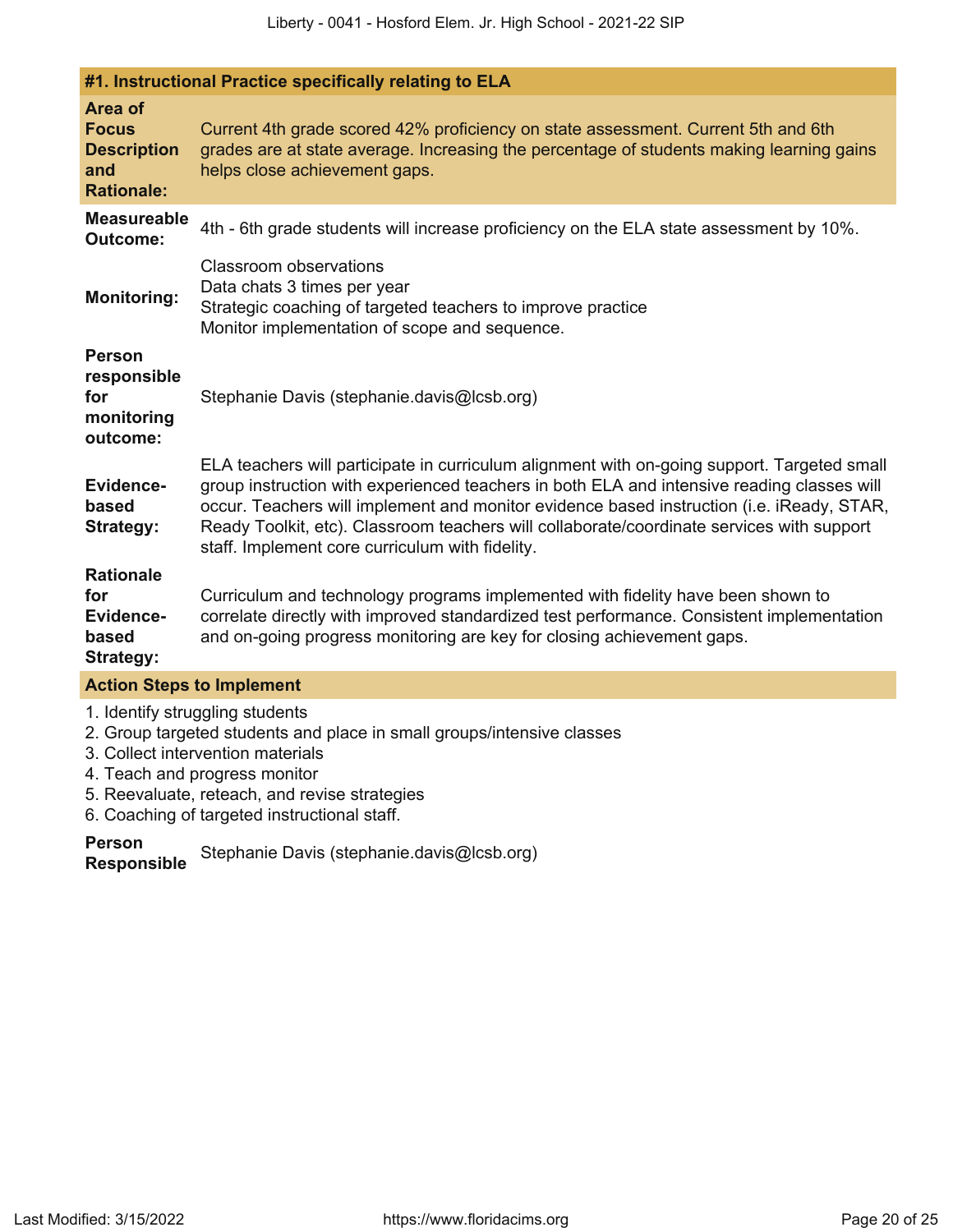|                                                                           | #2. Instructional Practice specifically relating to Math                                                                                                                                                                                                                                                                                                                                                      |
|---------------------------------------------------------------------------|---------------------------------------------------------------------------------------------------------------------------------------------------------------------------------------------------------------------------------------------------------------------------------------------------------------------------------------------------------------------------------------------------------------|
| Area of<br><b>Focus</b><br><b>Description</b><br>and<br><b>Rationale:</b> | Current 4th and 5th grades scored significantly below proficiency on state assessment.<br>Current 6th grade is at state average. Increasing the percentage of students making<br>learning gains helps close achievement gaps.                                                                                                                                                                                 |
| <b>Measureable</b><br><b>Outcome:</b>                                     | 4th - 6th grade students will increase proficiency on FSA math by 10%.                                                                                                                                                                                                                                                                                                                                        |
| <b>Monitoring:</b>                                                        | <b>Classroom observations</b><br>Data chats three times per year<br>Targeted support by PAEC math consultant<br>Coaching and mentoring of math instructional staff                                                                                                                                                                                                                                            |
| <b>Person</b><br>responsible<br>for<br>monitoring<br>outcome:             | Stephanie Davis (stephanie.davis@lcsb.org)                                                                                                                                                                                                                                                                                                                                                                    |
| Evidence-<br>based<br><b>Strategy:</b>                                    | Targeted small group instruction with experienced teachers will be occurring. Teachers will<br>implement and monitor evidence based instruction (i.e. iReady, STAR, Ready Toolkit, etc).<br>These programs have been shown to correlate with standardized test performance.<br>Classroom teachers will collaborate/coordinate services with support staff like instructional<br>coach and inclusion teachers. |
| <b>Rationale</b><br>for<br>Evidence-<br>based<br>Strategy:                | Curriculum and technology programs implemented with fidelity have been shown to<br>correlate directly with improved standardized test performance. Consistent implementation<br>and on-going progress monitoring are key for closing achievement gaps.                                                                                                                                                        |
| <b>Action Steps to Implement</b>                                          |                                                                                                                                                                                                                                                                                                                                                                                                               |
|                                                                           | 1. Identify struggling students                                                                                                                                                                                                                                                                                                                                                                               |

- 2. Group targeted students and place in small groups/intensive classes
- 3. Collect intervention materials
- 4. Teach and progress monitor
- 5. Reevaluate, reteach, and revise strategies

6. Coaching and support for targeted teachers

**Person**

**Responsible** Stephanie Davis (stephanie.davis@lcsb.org)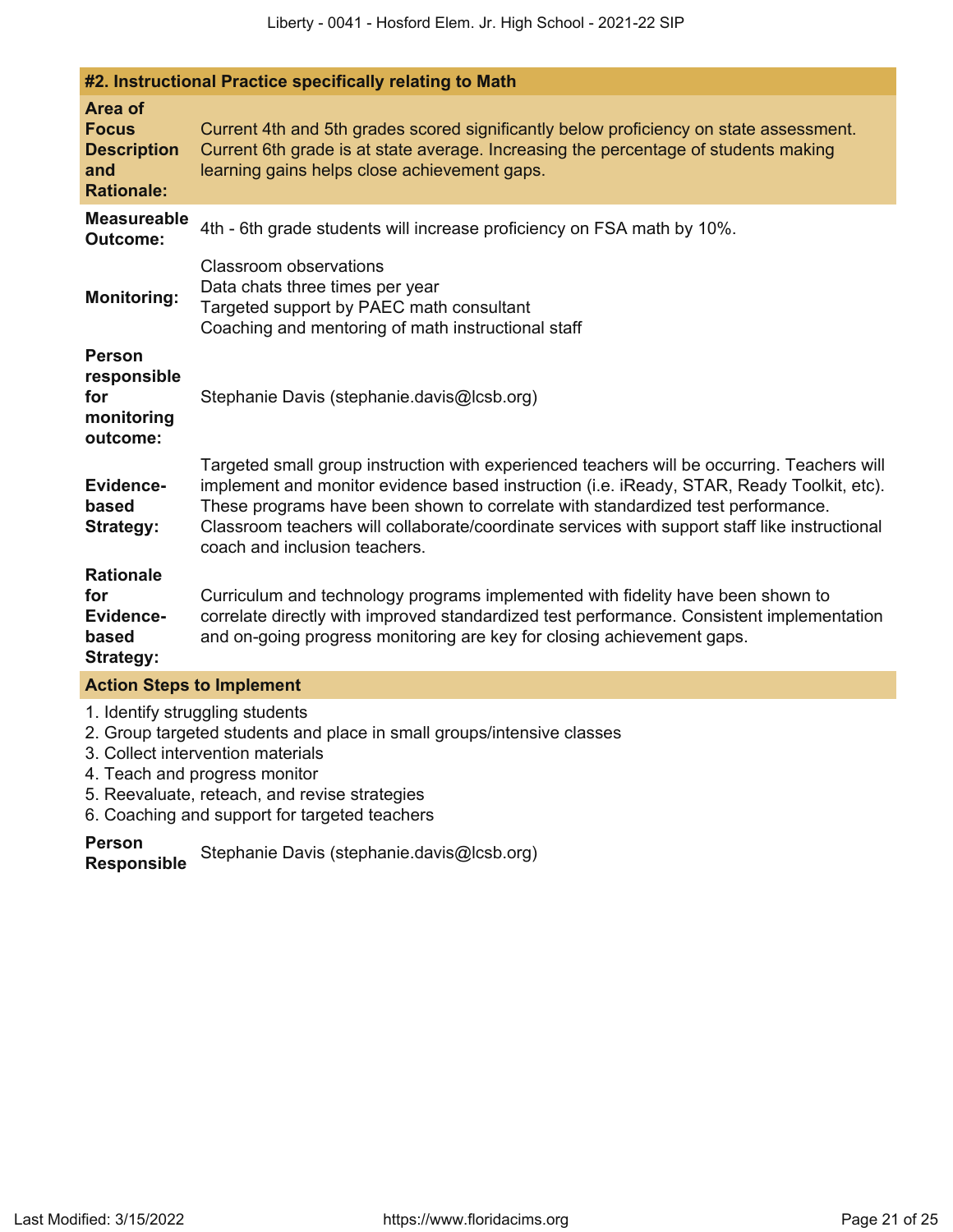| #3. Other specifically relating to School Wide Attendance                 |                                                                                                                                                                                                                                                                                                                                                                                                                                                         |  |  |  |  |  |
|---------------------------------------------------------------------------|---------------------------------------------------------------------------------------------------------------------------------------------------------------------------------------------------------------------------------------------------------------------------------------------------------------------------------------------------------------------------------------------------------------------------------------------------------|--|--|--|--|--|
| Area of<br><b>Focus</b><br><b>Description</b><br>and<br><b>Rationale:</b> | School attendance is imperative for all students. Students must be in school to get the best<br>education. 13% of current students were absent 35% or more of the 2020-2021 school<br>year.                                                                                                                                                                                                                                                             |  |  |  |  |  |
| <b>Measureable</b><br><b>Outcome:</b>                                     | 80% of students will attend at least 90% of the school year.                                                                                                                                                                                                                                                                                                                                                                                            |  |  |  |  |  |
| <b>Monitoring:</b>                                                        | Student attendance will be reviewed daily utilizing FOCUS daily attendance. Attempts to<br>contact parents of absent students will be made daily. Students who are sick will be<br>encouraged to use on-site PanCare. If excessive absences occur, a parent conference will<br>be held.                                                                                                                                                                 |  |  |  |  |  |
| <b>Person</b><br>responsible<br>for<br>monitoring<br>outcome:             | Stephanie Davis (stephanie.davis@lcsb.org)                                                                                                                                                                                                                                                                                                                                                                                                              |  |  |  |  |  |
| Evidence-<br>based<br><b>Strategy:</b>                                    | Monthly rewards for attendance, truancy court will be enforced for single class attendance-<br>not just by the day, letters will be sent when a student has 3 unexcused absences in 30<br>days and 10 unexcused absences in 90 days, conference with parents when students has<br>4 unexcused absences in 30 days and 12 unexcused absences in 90 days. Parent Square<br>communication promoting attendance and the correlation to student achievement. |  |  |  |  |  |
| <b>Rationale</b><br>for<br>Evidence-<br>based<br><b>Strategy:</b>         | Research shows a correlation between attendance and student achievement.                                                                                                                                                                                                                                                                                                                                                                                |  |  |  |  |  |
| <b>Action Steps to Implement</b>                                          |                                                                                                                                                                                                                                                                                                                                                                                                                                                         |  |  |  |  |  |
|                                                                           | 1. Review student attendance daily                                                                                                                                                                                                                                                                                                                                                                                                                      |  |  |  |  |  |

- 2. Contact parents of absent students
- 3. Encourage families to use on-site PanCare
- 4. Hold Child Study Team meetings for chronically absent students
- 5. Refer to truancy court if absences continue
- 6.implement incentive program to encourage attendance
- 7. Messaging campaign through ParentSquare

#### **Person**

**Responsible** Jason White (jason.white@lcsb.org)

**Additional Schoolwide Improvement Priorities**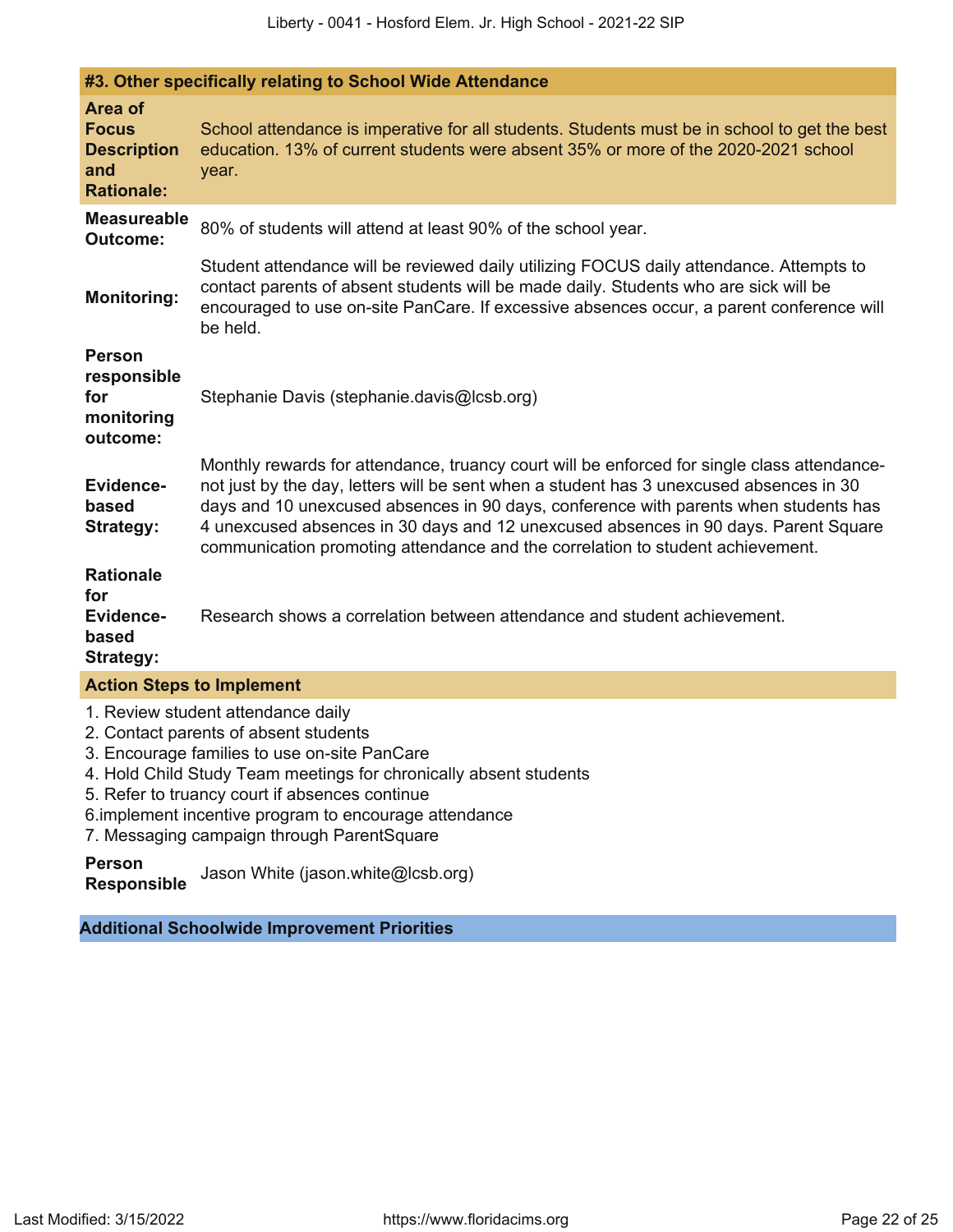Using the [SafeSchoolsforAlex.org](https://www.safeschoolsforalex.org/fl-school-safety-dashboard/), compare the discipline data of the school to discipline data across the state and provide primary or secondary areas of concern that the school will monitor during the upcoming school year. Include how the school culture and environment will be monitored through the lens of behavior or discipline data.

#### **No SESIR data was reported for the school year.**

**Concerns:**

**Primary concern is students with multiple referrals which accounts for 0.02% of total enrollment (8 students).**

**Secondary concern is lack of early interventions for the targeted group.**

**Monitoring School Culture: Review behavioral data monthly to identify students with multiple referrals. Make timely interventions and measure progress Daily check in with identified students Implement positive behavior strategies**

# **Part IV: Positive Culture & Environment**

<span id="page-22-0"></span>A positive school culture and environment reflects: a supportive and fulfilling environment, learning conditions that meet the needs of all students, people who are sure of their roles and relationships in student learning, and a culture that values trust, respect and high expectations. Consulting with various stakeholder groups to employ school improvement strategies that impact the positive school culture and environment are critical. Stakeholder groups more proximal to the school include teachers, students, and families of students, volunteers, and school board members. Broad stakeholder groups include early childhood providers, community colleges and universities, social services, and business partners.

Stakeholders play a key role in school performance and addressing equity. Consulting various stakeholder groups is critical in formulating a statement of vision, mission, values, goals, and employing school improvement strategies.

#### **Describe how the school addresses building a positive school culture and environment.**

A positive school culture and environment is built through open communication between stakeholders. Teachers and staff regularly communicate with families, volunteers, community and board members through newsletters, Parent Square, social media announcements, local newspaper, etc. Stakeholders are encouraged to participate in school activities and are asked to provide feedback in order to increase student achievement and stakeholder involvement.

A positive behavior plan and school-wide expectations have also been established to create a more positive culture and environment. PAWS-itive expectations are posted throughout the school and are taught and modeled during the year. Students are recognized by earning PAWS for their positive behavior. Once they earn ten PAWS, they earn a small reward.

#### **Identify the stakeholders and their role in promoting a positive culture and environment at the school.**

Students: follow school-wide expectations Teachers/Staff: implement PBS plan and ensure students follow school-wide expectations; participate in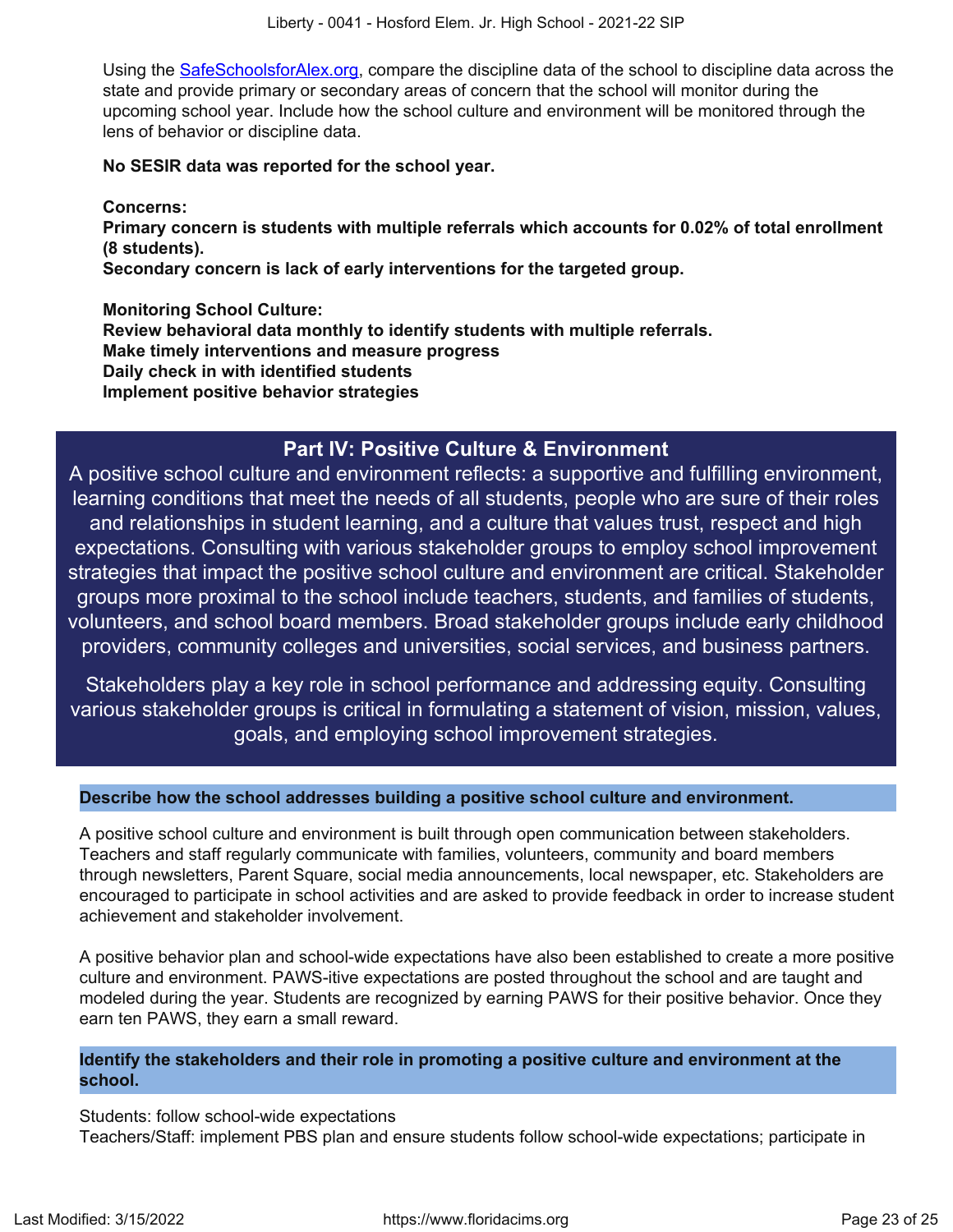problem solving team meetings

Parents: Hold students accountable for following school-wide expectations; participate in problem solving team meetings

Volunteers/Community: provide resources and support for school activities

Board Members: approve policy, ie Code of Conduct, Student Handbook; provide resources and support for school activities

<span id="page-23-0"></span>

|                | <b>Part V: Budget</b> |                                                     |                                                                                                                    |                                                                                     |            |             |  |  |  |  |
|----------------|-----------------------|-----------------------------------------------------|--------------------------------------------------------------------------------------------------------------------|-------------------------------------------------------------------------------------|------------|-------------|--|--|--|--|
| 1              | III.A.                | <b>Areas of Focus: Instructional Practice: ELA</b>  |                                                                                                                    |                                                                                     |            | \$88,431.00 |  |  |  |  |
|                | Function              | Object                                              | <b>Budget Focus</b>                                                                                                | <b>Funding Source</b>                                                               | <b>FTE</b> | 2021-22     |  |  |  |  |
|                | 5100                  | 120-Classroom Teachers                              | 0041 - Hosford Elem. Jr. High<br>School                                                                            | <b>General Fund</b>                                                                 | 1.0        | \$45,000.00 |  |  |  |  |
|                |                       |                                                     |                                                                                                                    | Notes: Salary for reading interventionist to support Tier 2 and Tier 3 instruction. |            |             |  |  |  |  |
|                | 5100                  | 210-Retirement                                      | 0041 - Hosford Elem. Jr. High<br>School                                                                            | <b>General Fund</b>                                                                 |            | \$4,464.00  |  |  |  |  |
|                |                       |                                                     | <b>Notes: Retirement</b>                                                                                           |                                                                                     |            |             |  |  |  |  |
|                | 5100                  | 220-Social Security                                 | 0041 - Hosford Elem. Jr. High<br>School                                                                            | <b>General Fund</b>                                                                 |            | \$2,767.00  |  |  |  |  |
|                |                       |                                                     | <b>Notes: Social security</b>                                                                                      |                                                                                     |            |             |  |  |  |  |
|                | 5100                  | 360-Rentals                                         | 0041 - Hosford Elem. Jr. High<br>School                                                                            | Title, I Part A                                                                     |            | \$25,000.00 |  |  |  |  |
|                |                       |                                                     | Notes: Technology rentals to support reading instruction.                                                          |                                                                                     |            |             |  |  |  |  |
|                | 6400                  | 310-Professional and<br><b>Technical Services</b>   | 0041 - Hosford Elem. Jr. High<br>School                                                                            | Title II                                                                            |            | \$3,000.00  |  |  |  |  |
|                |                       |                                                     | Notes: Contract services, LSI to provide professional development for the implementation of<br>B.E.S.T. standards. |                                                                                     |            |             |  |  |  |  |
|                | 6400                  | 120-Classroom Teachers                              | 0041 - Hosford Elem. Jr. High<br>School                                                                            | Title II                                                                            |            | \$4,000.00  |  |  |  |  |
|                |                       |                                                     | Notes: Stipends for teachers to participate in ELA curriculum alignment and professional<br>development.           |                                                                                     |            |             |  |  |  |  |
|                | 5100                  | 120-Classroom Teachers                              | 0041 - Hosford Elem. Jr. High<br>School                                                                            | Title II                                                                            |            | \$1,000.00  |  |  |  |  |
|                |                       |                                                     | Notes: Mentor teacher to support new teacher.                                                                      |                                                                                     |            |             |  |  |  |  |
|                | 5100                  | 360-Rentals                                         | 0041 - Hosford Elem. Jr. High<br>School                                                                            | Title V, Part B                                                                     |            | \$3,200.00  |  |  |  |  |
|                |                       |                                                     | Notes: Instructional software, Write Score to support ELA instruction.                                             |                                                                                     |            |             |  |  |  |  |
| $\overline{2}$ | III.A.                | <b>Areas of Focus: Instructional Practice: Math</b> | \$48,100.00                                                                                                        |                                                                                     |            |             |  |  |  |  |
|                | Function              | Object                                              | <b>Budget Focus</b>                                                                                                | <b>Funding Source</b>                                                               | <b>FTE</b> | 2021-22     |  |  |  |  |
|                | 5100                  | 120-Classroom Teachers                              | 0041 - Hosford Elem. Jr. High<br>School                                                                            | Title V, Part B                                                                     |            | \$5,000.00  |  |  |  |  |
|                |                       |                                                     | Notes: Salary instructional coach to support teachers.                                                             |                                                                                     |            |             |  |  |  |  |
|                | 5100                  | 120-Classroom Teachers                              | 0041 - Hosford Elem. Jr. High<br>School                                                                            | <b>Other Federal</b>                                                                | 1.0        | \$35,000.00 |  |  |  |  |